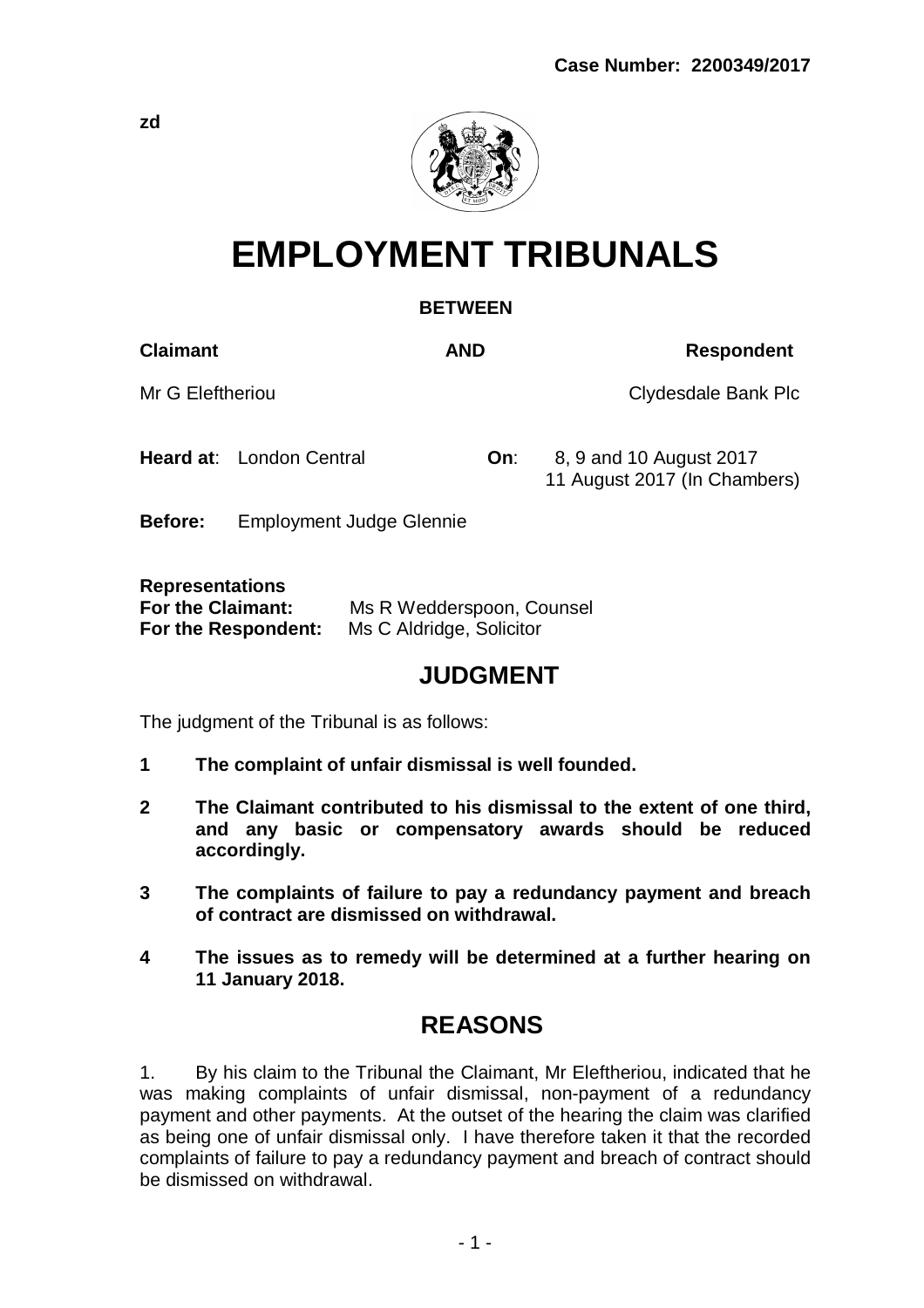2. The Respondent by its response disputed that complaint.

3. In advance of the hearing the parties agreed with the Tribunal that the hearing would be confined to the issues as to liability only as it was considered that the time allocated would be insufficient to allow for a determination of remedy, if arising. It was agreed that the issues as to liability would include the potential issues as to contributory conduct, the ACAS code and the principle in **Polkey.**

4. At the conclusion of the evidence and submissions on liability I reserved judgment.

## **The Issues**

- 5. The issues to be determined at this hearing were the following:
	- (1) What was the reason for the dismissal? The Respondent relied on the potentially fair reason of a reason related to conduct. The Claimant disputed this reason.
	- (2) Whether the dismissal was fair or unfair having regard to the reason shown by the Respondent.
	- (3) Whether any basic or compensatory award to the Claimant for unfair dismissal should be reduced by reason of his conduct.
	- (4) If the dismissal was unfair whether following a fair procedure would have made a difference to the outcome.
	- (5) Whether any award in the Claimant's favour should be the subject of an uplift because of a failure to follow the ACAS code of practice.

## **The Evidence and findings of fact**

6. Evidence was given on behalf of the Respondent by the following witnesses:

- 7.1 Mr Brian Colquhoun, current UK Head of Commercial Banking but at the time Regional Director for the South Region and the Claimant's line manager.
- 7.2 Ms Lesley Beattie, Head of Transactional Banking in the Customer Value Division.
- 7.3 Ms Kathryn Morgan, Head of Customer Banking Enablement in the Customer Banking Division.
- 7.4 Dr Claire McCormick, Head of Tax.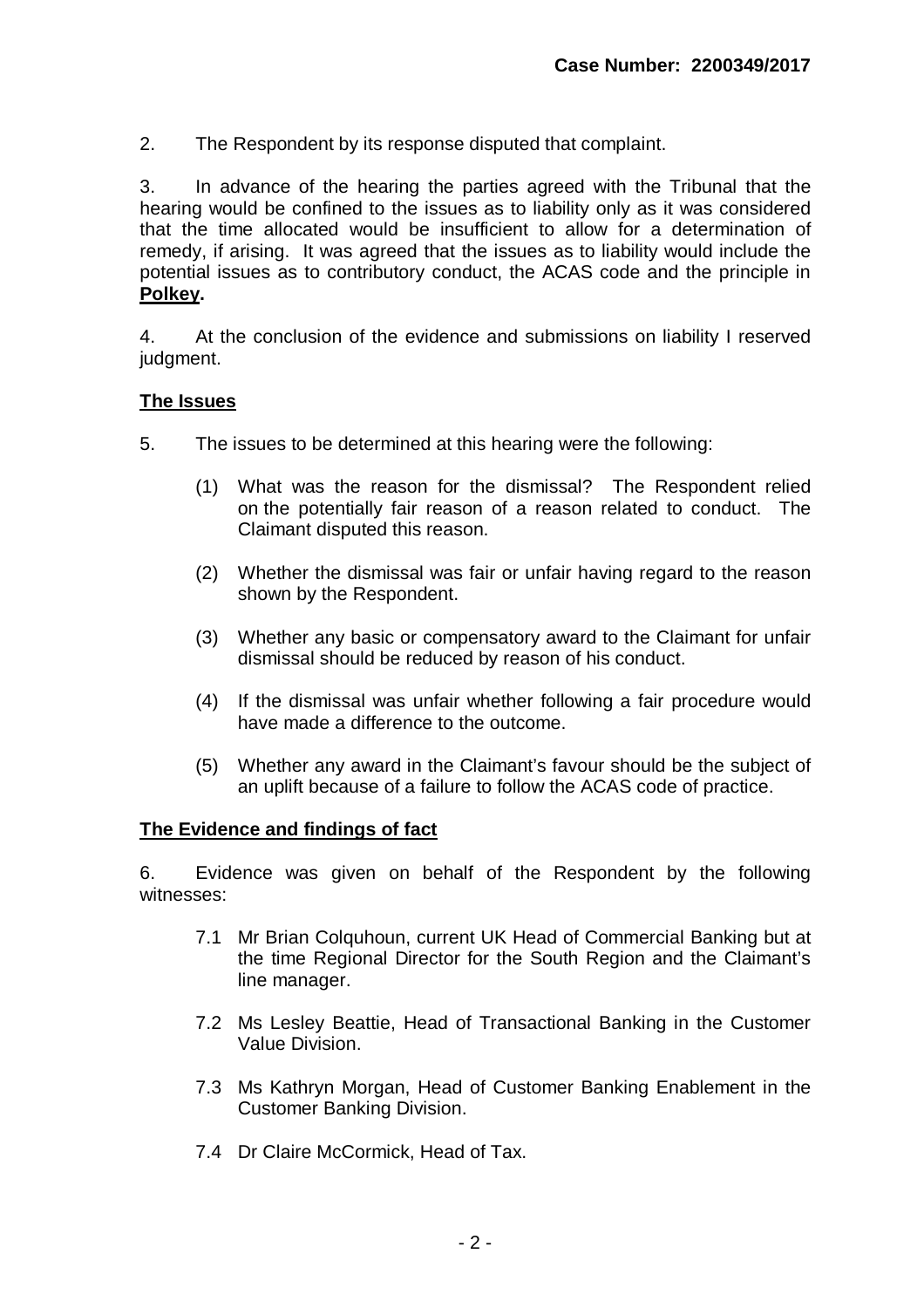7. The Claimant gave evidence on his own behalf.

8. There was an agreed bundle of documents and page numbers in these reasons refer to that bundle.

9. Given the nature of the evidence about the actions and behaviour of individuals who are not witnesses, it was agreed that four of these would be referred to in the course of the evidence by the initials of their first names, which were respectively N, I, S and C. It was noted during the hearing that the use of the initial "I" could create apparent confusion with the personal pronoun "I". This did not give rise to any difficulty in the course of the hearing. However in these reasons it will be necessary to make extensive reference to the individual "I" and to avoid confusion or seemingly incongruous statements I shall refer to this individual by the letter Z.

10. Other individual employees who were not the subject of criticism as were N, Z, S and C, were interviewed in connection with the events under review. Given the nature of those events and what the various individuals said about them I shall refer to them by their initials rather than their full names.

11. The Respondent has a code of personal conduct, a copy of which was at page 260. This included the following:

"Employees must maintain a high standard of personal conduct and courtesy and must act with honesty and integrity in all personal and business dealings to ensure that the Bank cannot be brought into disrepute.

"The Bank is committed to promoting a good and harmonious working environment, where all employees are treated with respect and dignity at work, and in which no form of discrimination, intimidation or harassment will be tolerated. Therefore, it is important that you treat all those who you come into contact with (be they other employees or members of the general public) with dignity and respect.

"Employees are also expected to behave in an appropriate manner outside of office hours in relation to work related activities.

"Concealing, ignoring errors or omissions, or attempting to protect fellow employees who have breached the bank's regulations or the law is viewed very seriously and you may face disciplinary action including dismissal …."

12 I was also referred to the Respondent's disciplinary policy at pages 49-75. On page 51 the policy set out the disciplinary stages which were: at Stage I a formal verbal warning said to be appropriate for minor offences; Stage 2 a first written warning for repeated misconduct within the duration of a previous warning or misconduct of a more serious nature; Stage 3 a final written warning for serious misconduct or cases of a repetition of a minor offence within the duration of a previous warning; and Stage 4 termination of employment for repeated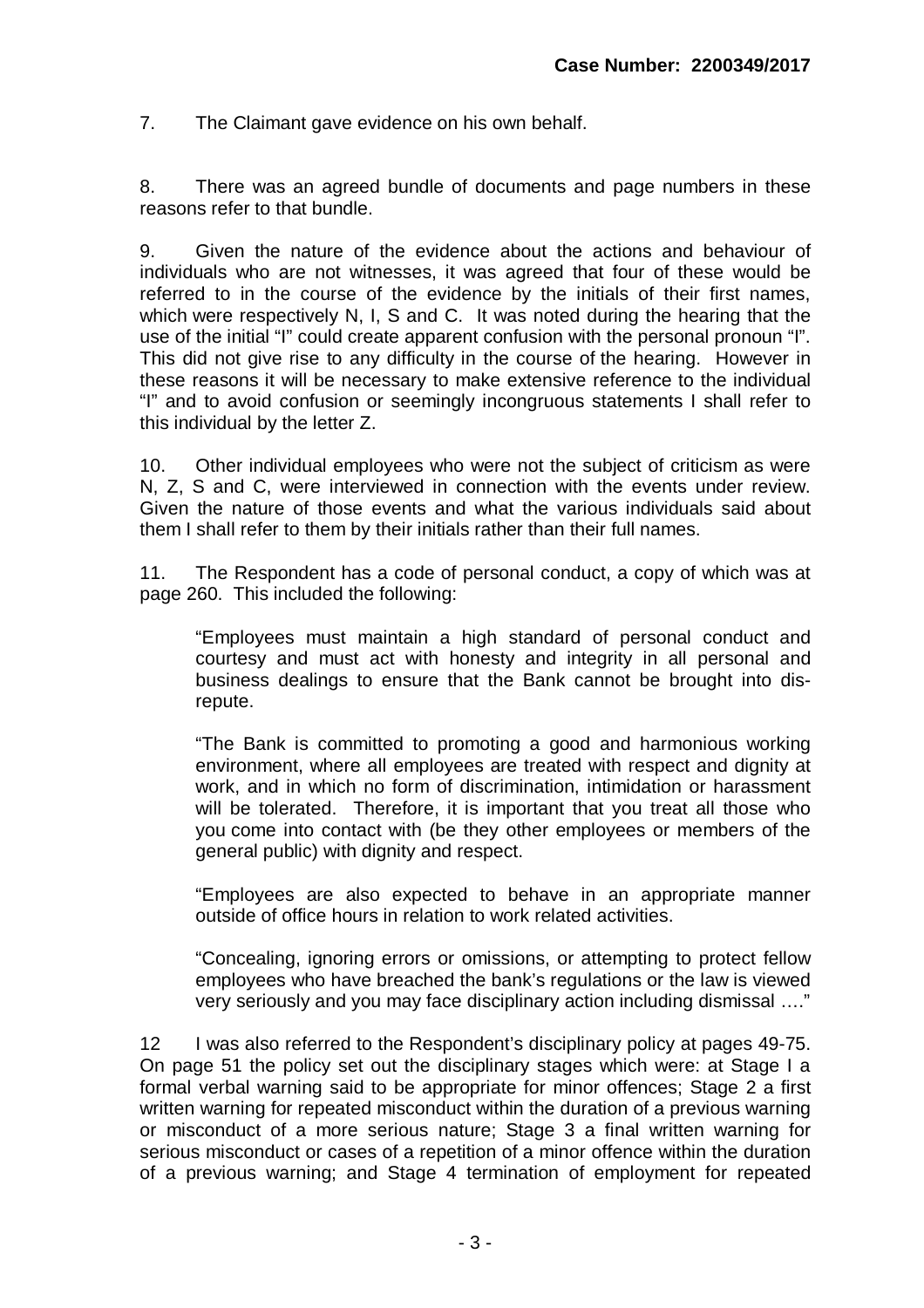misconduct within the duration of a previous warning or a gross misconduct offence.

13 On page 52 the policy stated that in exceptional circumstances it might be appropriate to issue a Stage 3 final written warning in conjunction with one or more of the following as an alternative to dismissal; then listing freezing or reduction of salary, suspension without pay or transfer to a different role with or without a reduction in salary.

14 The Claimant joined the Respondent in November 2010 as a Managing Partner in the Private Banking division. Before this he had worked for Barclays Bank as a Regional Director for 18 years. He was promoted to Head of Regional Business and Private Banking Centre in 2012, based in London, and in January 2015 his role was extended to cover three other centres at Gatwick, St Albans and Bury St Edmunds. He spent about two or three days a week in the London office and the remainder of the week visiting the other centres.

15 The Claimant's direct line manager was Mr Colquhoun. The Claimant had six direct reports including S, the Head of Private Banking in London. Z and N, who both worked in the London Office, reported directly to S.

16 On the evening on Friday 22 April 2016 a leaving party for a member of the Respondent's commercial team took place at a bar named "Dirty Martini's". The Claimant did not attend this function. There came a point in the course of the evening when Z, who is male, and N, who is female, were both in the ladies' lavatory at the same time. Both were told to leave the bar by the security officer. What the Claimant said that he knew and what he did about this incident became the subject of a disciplinary investigation and process which I will set out in greater detail later in these reasons. At this stage I will simply record that on Monday 25 April Z approached the Claimant and told him something about what had happened.

17 On 6 May 2016 Mr Colquhoun received at home an anonymous letter, at pages 262-263. This said that it had been sent by a group of employees and that they wished to bring to his attention a number of serious code of conduct breaches involving persons including the Claimant. The letter referred to the provision in the code of conduct about behaving in an appropriate manner outside of office hours in work related activities. The letter then read as follows:

"George Eleftheriou is aware that some time ago Z and N were engaged in sexual activity in open view of others in a public house on a team night out. At the time George told people that the matter was dealt with and would not happen again. It is also public knowledge within London that George was also sexually involved with N in the office and was caught in the act on CCTV! Did you know about this?"

The letter then continued with reference to the incident at Dirty Martini's as follows: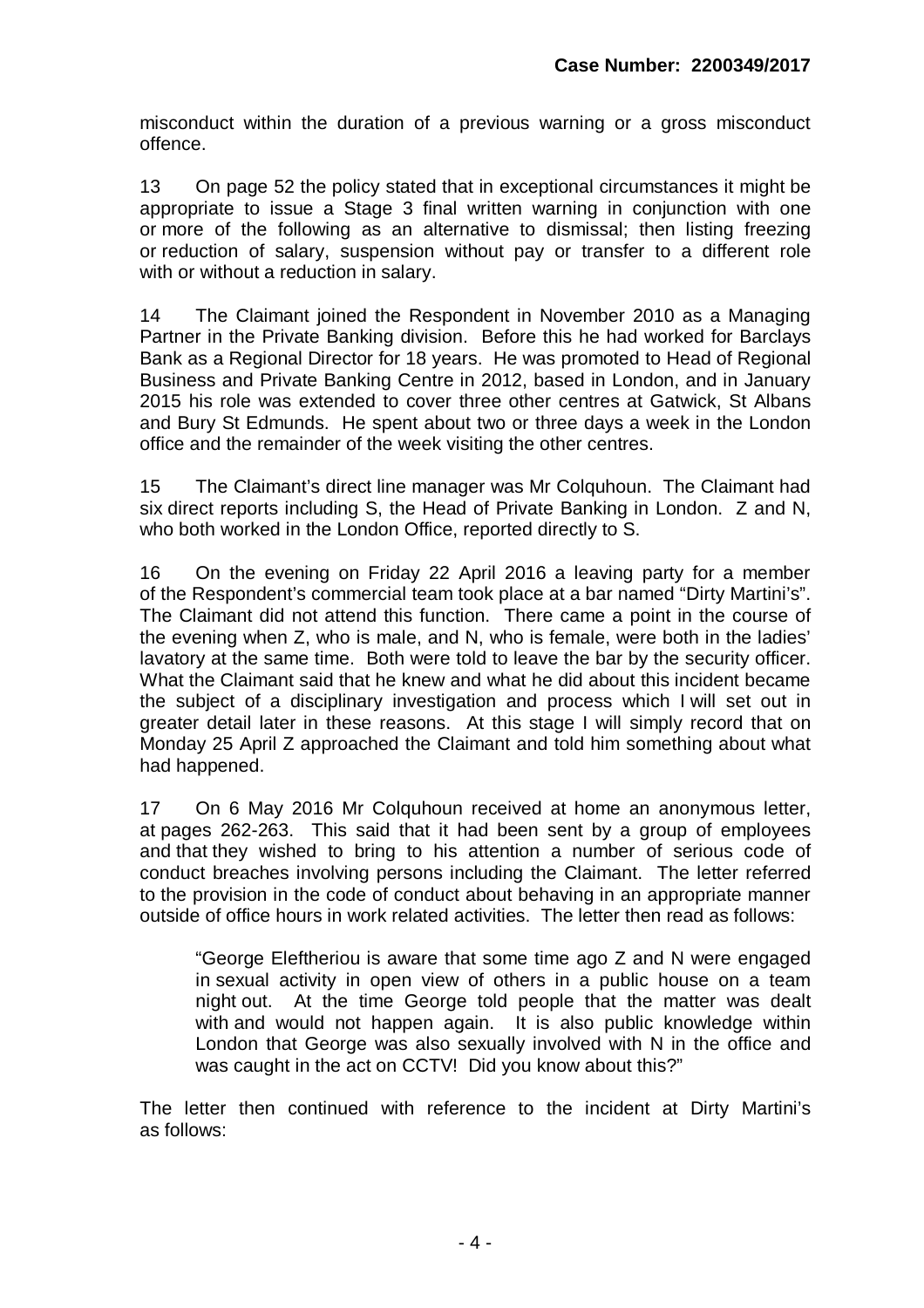"Once again it is common knowledge within London that Z and N were caught in the ladies' toilet actively engaged in a sexual activity. Z and N were forcibly ejected (in full view of the public) from the premises by security. Prior to this happening Z had spent £150 on a bottle of champagne to toast Private's H1 success. Do you think that: (a) CB staff should be seen in public drinking expensive champagne in light of the adverse public view on banker excesses; and Z and N are doing anything to enhance our image from their disgusting behaviour in public? It would be interesting to see who signed off the expense claim for the drinks that evening."

18 The letter continued with an allegation about P allowing his partner to attend after work drinks session and allegedly taking the Claimant, S and Z out for lunch as thanks for her 2015 performance appraisal and bonus; and CD resigning because he was disgusted with the behaviour of "this clique of untouchables". The letter concluded with an invitation to Mr Colquhoun to investigate these matters and to "stamp out" this behaviour "otherwise we feel obliged to bring to the attention of David Duffy" [the Respondent's CEO].

19 Mr Colquhoun consulted Ms Justina Stringer of HR. His evidence was that he had not previously been aware of any allegations or rumours regarding Z or N or indeed of any unhappiness within the Claimant's team. Then on 12 May 2016 Mr Colquhoun attended the London office and spoke to various people. His evidence was that he did not select any particular individuals to approach, but that he simply spoke to those who happen to be there at the time.

20 In summary, Mr Colquhoun spoke to the following individuals. NA, who was a manager at the same level as S, had not been at the event at Dirty Martini's, but said that she had heard rumours about N's behaviour on that occasion. She said that she was not aware of any rumours about breaches of the expenses policy and when asked about whether CD's resignation had been affected by the actions of others, NA replied that it could have been, and that the rumoured behaviour of others was not acceptable. AA had not been present at the event at Dirty Martini's, but said that she had heard talk about it in relation to the behaviour of Z and N and that she had heard other rumours about N's behaviour in terms of sleeping with other members of staff.

21 AH referred to intimacy between two people that was inappropriate and said that he felt uncomfortable talking about this. Mr Colquhoun asked whether it would be easier if he asked the questions and AH replied that it would. Mr Colquhoun asked directly whether he was talking about N and Z, which he confirmed that he was, and said that he had heard talk about what had happened at Dirty Martini's. He also said that he had heard of an occasion when a security guard had surprised N and the Claimant in a compromising situation in the office.

22 Mr Colquhoun proceeded in a similar way with CS, who also said that he was uncomfortable about discussing matters. Mr Colquhoun asked whether he had heard any rumours about N and Z being familiar with each other and he said that he had, but that he had only heard about it; he had not witnessed it. CS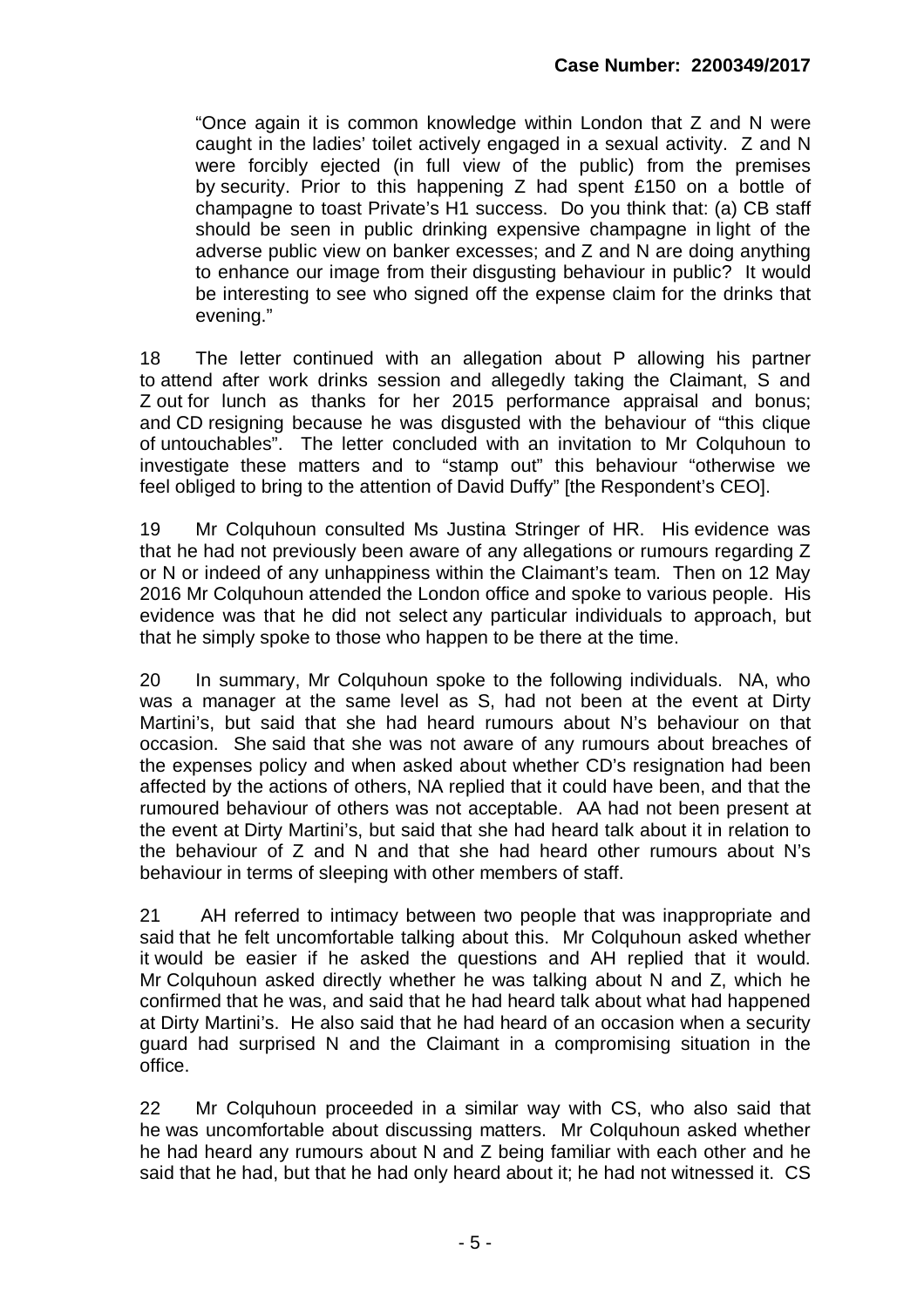said that there was a rumour that someone else in the office had a relationship with N. Mr Colquhoun asked whether he meant the Claimant and CS replied ""..."<br>"yes but I only heard rumours". He added: "There is a clique and it is unhealthy". Mr Colquhoun asked whether the clique consisted of the Claimant S, MA, Z and N and CS said that this was correct.

23 Mr Colquhoun also spoke to HL, who had one time been the Claimant's personal assistant. She said that she had heard talk about Z and N's behaviour at a function at Champagne Charlie's and that subsequently she saw them flirting at the Christmas party and at a later leaving party. She was not present at Dirty Martini's, but had heard about Z and N's behaviour and the purchase of the champagne. She said that she had no reason to believe that this had been paid for by the Respondent. Mr Colquhoun asked HL whether anybody else was involved with Z or N and HL replied that the Claimant had been involved with N. She said that she had spoken to him about the rumours and he told her not to listen to gossip.

24 Finally, on this occasion, Mr Colquhoun spoke to TC who said he was worried about the drinking culture among some of the people in the office. He said that he had heard about the Dirty Martini's incident and that he had heard of N being involved with the Claimant. TC said that CD was unimpressed with the sort of behaviour that he had been describing and said that he himself would regard this as a contributing factor if he were to leave the Respondent. He added that in his view it would have been impossible for there to be impartiality in the award of bonuses and annual review given the relationships between members of staff that he had identified.

25 On 13 May 2016 Mr Colquhoun carried out investigation meetings with the Claimant, Z, S and N. These were attended by Ms Justina Stringer, HR Case Consultant and Ms Kim Mace, note taker. The notes of the Claimant's interview are at pages 85 to 88 and his amendments to those notes are at page 106A. Mr Colquhoun asked the Claimant whether he was aware of an allegation of inappropriate sexual behaviour within the team. The Claimant replied that he was aware of this and that he understood this to be a reference to an incident that happened when he was working in St Albans, i.e. the Dirty Martini's incident. The Claimant said that Z had approached him to speak privately and continued as follows:

"We went into an office and he said he needed to tell me about something that happened at LE's leaving do. Z said: 'We had a good evening. I followed N into the ladies' toilets. I was only there for a moment, talked to her and then left the toilet but then the bouncers ejected me for being in the ladies toilet, so I left the pub'. So I gave him a bit of a lecture about the brand and leadership and said you need to think about what happened. Z then said to me he had been childish but that nothing had happened in the toilet. I said: 'You need to go to your desk and carry on as normal.' It seemed like a storm in a teacup. I was going to be seeing S later so could talk to him. N sits close to me and she seemed normal."

26 Mr Colquhoun asked the Claimant about S, to which the Claimant replied: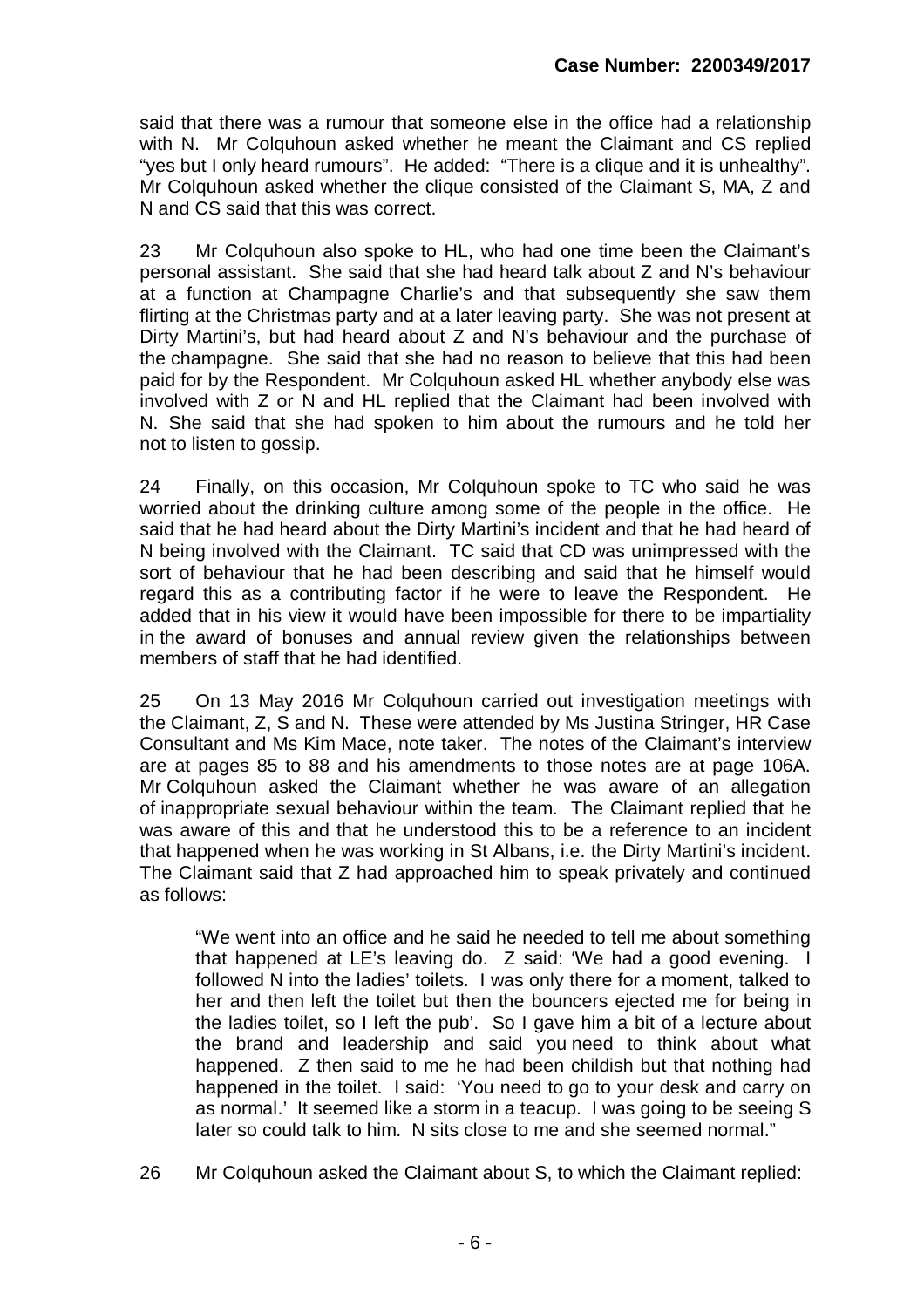"S said that at the lunch that she (N) mentioned what had happened and was embarrassed. So this is 2 to 3 pm on day 1, so I said to S if it was something childish and a one-off, ok. But if something does come up you must take it seriously, could grow arms and legs. So S said Z had said nothing happened and N said she was embarrassed but nothing happened. She was not making a complaint about harassment or anything like that."

27 Mr Colquhoun asked whether anything like that had been brought to the Claimant's attention previously, to which he replied "absolutely not" and that he had had a very hectic week at that time. The Claimant continued that on the Thursday of that week someone (C) had asked to speak to him confidentially and told him that Z and N had been in a cubicle in the ladies toilet and both were kicked out of the pub. The Claimant said that if that was true he would look into it, and that after this he went to speak to S. He continued that he said to S that if the version of events he has been given on Thursday was correct, that was different from what he had previously understood, and that S should go to Z and find out everything that had gone on, and tell him that he must be truthful about it, or there could be consequences.

28 Following this, the Claimant said that on the Friday of the same week S had told him again that nothing had happened in the ladies' lavatory, and that Z and N had not been in a toilet cubicle together. The Claimant then said to Mr Colquhoun that at this point "all seems low key, there had been no harassment, no one had complained about it. N had not complained about it so I did not escalate it".

29 Mr Colquhoun asked the Claimant whether he had been made aware of other incidents involving the same people. He said that no one had ever come to him about this, although C did say that he thought that the Claimant knew about these matters. He said that CM said that it was not the first time, but that this was news to him, the Claimant. He said to Mr Colquhoun that he knew that Z and N were friends, but he wanted to try to deal with facts not rumours.

30 Mr Colquhoun then said that there had been an allegation about the Claimant and N engaging in sexual activity in the office, to which the Claimant replied "absolutely not, I am staggered". Then Mr Colquhoun said that there was an allegation of expensive champagne being claimed on expenses and being signed off by the Claimant following the Dirty Martini's evening, to which the Claimant said that he was aware there was champagne but it was not on expenses. Mr Colquhoun asked whether S brought his partner to events held by the Bank and the Claimant said that he had not met him at work events.

31 Mr Colquhoun then passed to the allegations of the existence of a clique asking: "So there is no atmosphere in the office. You are not aware of any clique?" To which the Claimant replied "No, or I would deal with it". Mr Colquhoun asked whether there was anything else to mention and the Claimant said that he wanted to reiterate the point about how busy he had been the previous week. He said: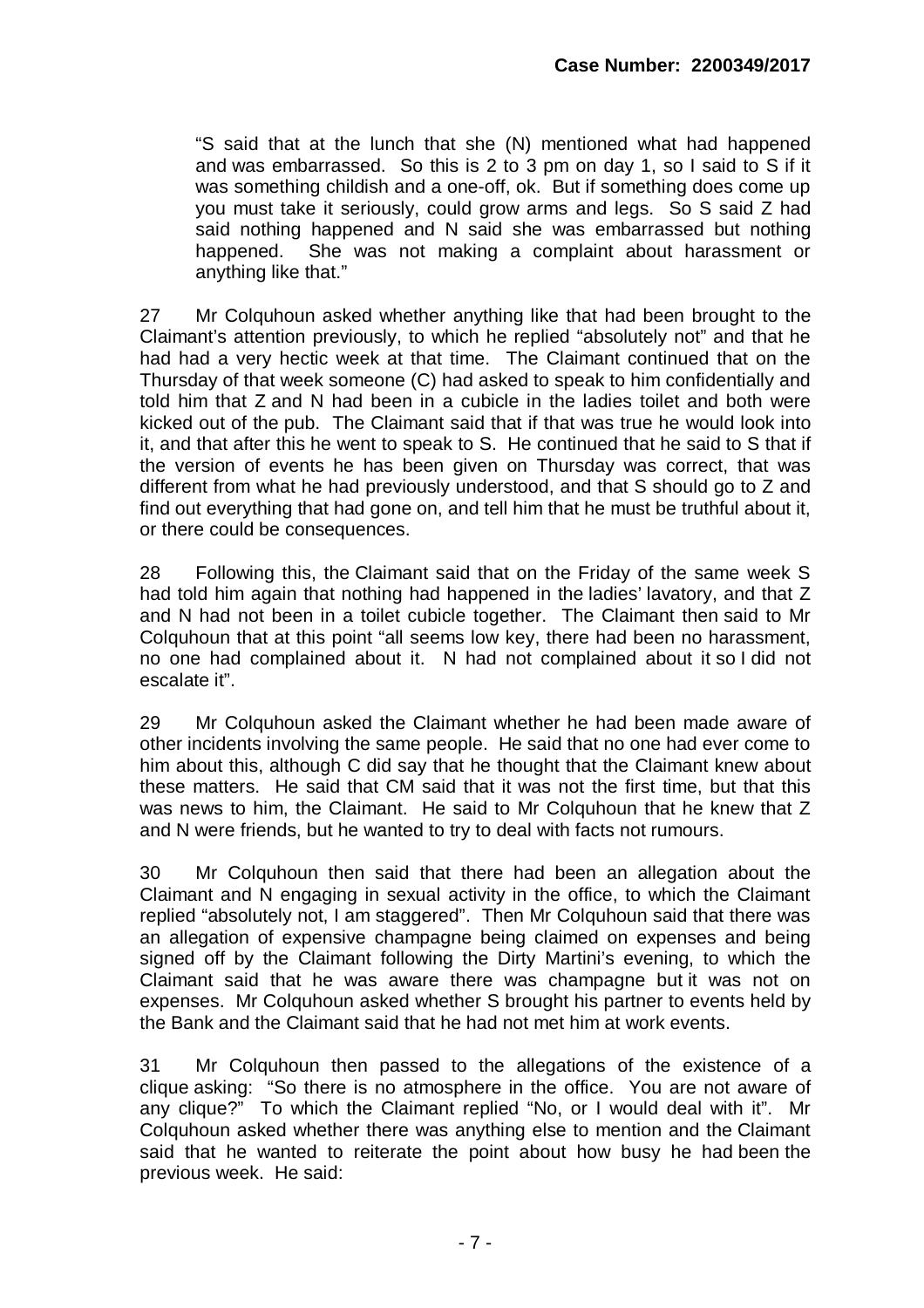"I have the intention to look into this situation, MA's Dad had died. I was off-site with commitments. I wanted to sort but just did not have the time. I would have spoken to everyone to try and deal with it."

32 Mr Colquhoun then said:

"I have been asking all these questions because we have been given as I mentioned before overwhelming information that this is just the icing on the cake and the straw that broke the camel's back, that this isn't the first time this type of behaviour and other concerns have been brought to your attention and no action has ever been taken. This may go to disciplinary action if that is appropriate course after the investigation is concluded".

The Claimant asked: "For me?" to which Mr Colquhoun replied "I don't know for whom. That is what the investigation is for". The Claimant said "no one has ever approached me. This is a total shock", to which Mr Colquhoun said "It is to us too, we will be asking a number of question throughout the office". The meeting then concluded.

33 The meetings with Z, S and N on the same day can be dealt with more shortly. Z gave his account of the incident at Dirty Martini's, saying that he followed N to the ladies toilet, that she was in a cubicle, there was a bit of banter between them and he walked out. The security officer then told him that he had to leave the bar. He denied any sexual relations between himself and N then, or at any other time. He said that he spoke to S and the Claimant about the incident at Dirty Martini's so that they would know the truth. He said that he bought a £180 bottle of champagne by mistake and paid for it himself.

34 When S was interviewed he related what Z told him about the Dirty Martini's incident, which was substantially the same as the account given by Z himself, and he said he did not have any concerns generally about the behaviour of Z and N. He denied the existence of a clique. Later in the interview S said that on the Monday following the Dirty Martini's incident Z told him what had happened and said that he was going to speak to the Claimant about it; and that subsequently S himself had spoken to the Claimant who said that he had told Z to keep his head down. He said that he and the Claimant agreed that if there was no victim and no complaint, no action was required. He then referred to the Thursday of the following week when the Claimant informed him of what CM had told him and told S to go and ask Z for the full details again. S did this and there was no change to Z's account.

35 N gave an account of the Dirty Martini's incident that was consistent with Z's version and gave a similar account about the purchase of champagne by mistake. N denied any sexual relations with the Claimant. When Mr Colquhoun asked her whether there was a clique she replied: "I get on with MA, A and S get on, there are several cliques, different people get on with each other." It seemed to me that at this point N was not agreeing to the existence of cliques in any pejorative sense, but rather understanding it as referring to friendships among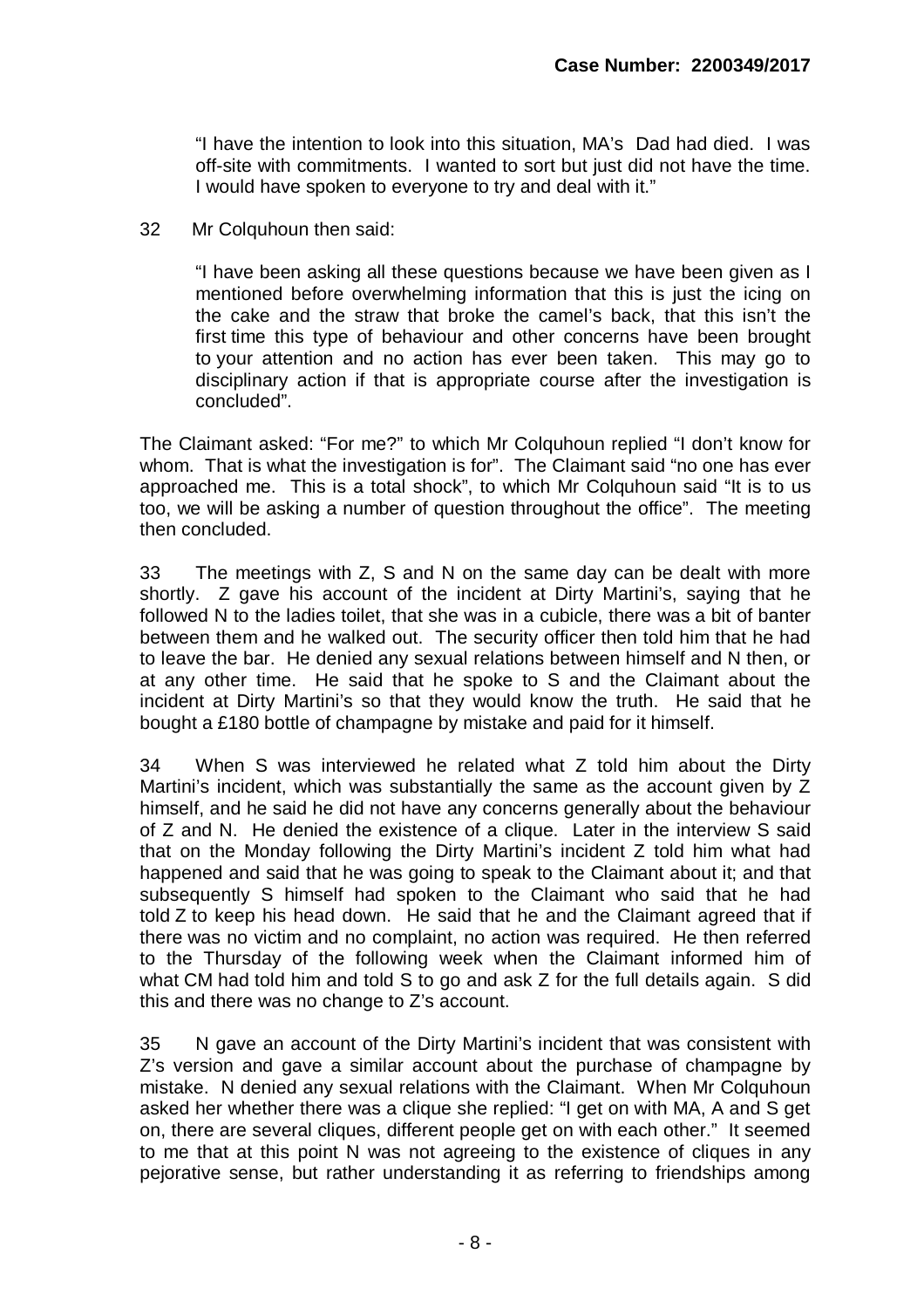people in the office. Mr Colquhoun asked whether the cliques caused problems and N replied that perhaps people thought that she and MA were favoured. N stated that she was upset about the gossip that had gone on since the Dirty Martini's incident. She accepted that she and Z had flirted, and that this was not appropriate when representing the Respondent.

36 Mr Colquhoun spoke to other individuals on 13 May 2016. He received a variety of responses about the Dirty Martini's incident. For example, KB stated that she had not been there but had heard rumours about the behaviour of Z and N; LC was there and saw Z following N into the lavatory, and had heard rumours about the Claimant and N; while MM had been at Dirty Martini's but had not witnessed anything.

37 Mr Colquhoun interviewed the Claimant again on 16 May 2016. Again, there were notes kept on which the Claimant later made his own observations (pages 89-90). Mr Colquhoun asked the Claimant about the perception that he was closer to N than he was to some other relationship managers. The Claimant said that he and N had worked together previously, that subsequently they had both transferred to London, and that they would go out socially about once a month as they did not know anyone else in London. He denied any favouritism.

38 Mr Colquhoun carried out further investigatory meetings with individuals on 16 May 2016. It is not necessary to set out the content of these in any detail, but by of example S largely reiterated what he had said previously but added a further incident at another bar named "The Lyric" involving Z and N. FW said there were lots of rumours about Z and N and that she was pleased that the investigation was happening. She said that she had previously witnessed inappropriate behaviour between Z and N and that she believed that something had been going on between the Claimant and N. She alleged that N got favours. She suggested that there was a clique of the Claimant, Z, MA, S and N. Other individuals stated that they had heard about what was said to have happened at Dirty Martini's.

39 On 20 May 2016 Mr Colquhoun interviewed CM. The notes of this meeting, which were heavily redacted, were at pages 120-125. CM said that he was not at Dirty Martini's but he had heard about what had happened. He said it was not the first time that there had been gossip about Z and N but in answer to the question whether the Claimant had heard about this before this incident he replied "I am not sure".

40 The Claimant and Mr Colquhoun spoke again by telephone on 26 May 2016, there being a note of this conversation at pages 91-92. Mr Colquhoun asked why it was that the Claimant took no action after Z had spoken to him to which the Claimant said:

"In hindsight I now think that every morning. As Head of Centre I am paid to make decisions, there is no intention to suppress issues. To me the fact that there was no complaint is key. In people's social lives and work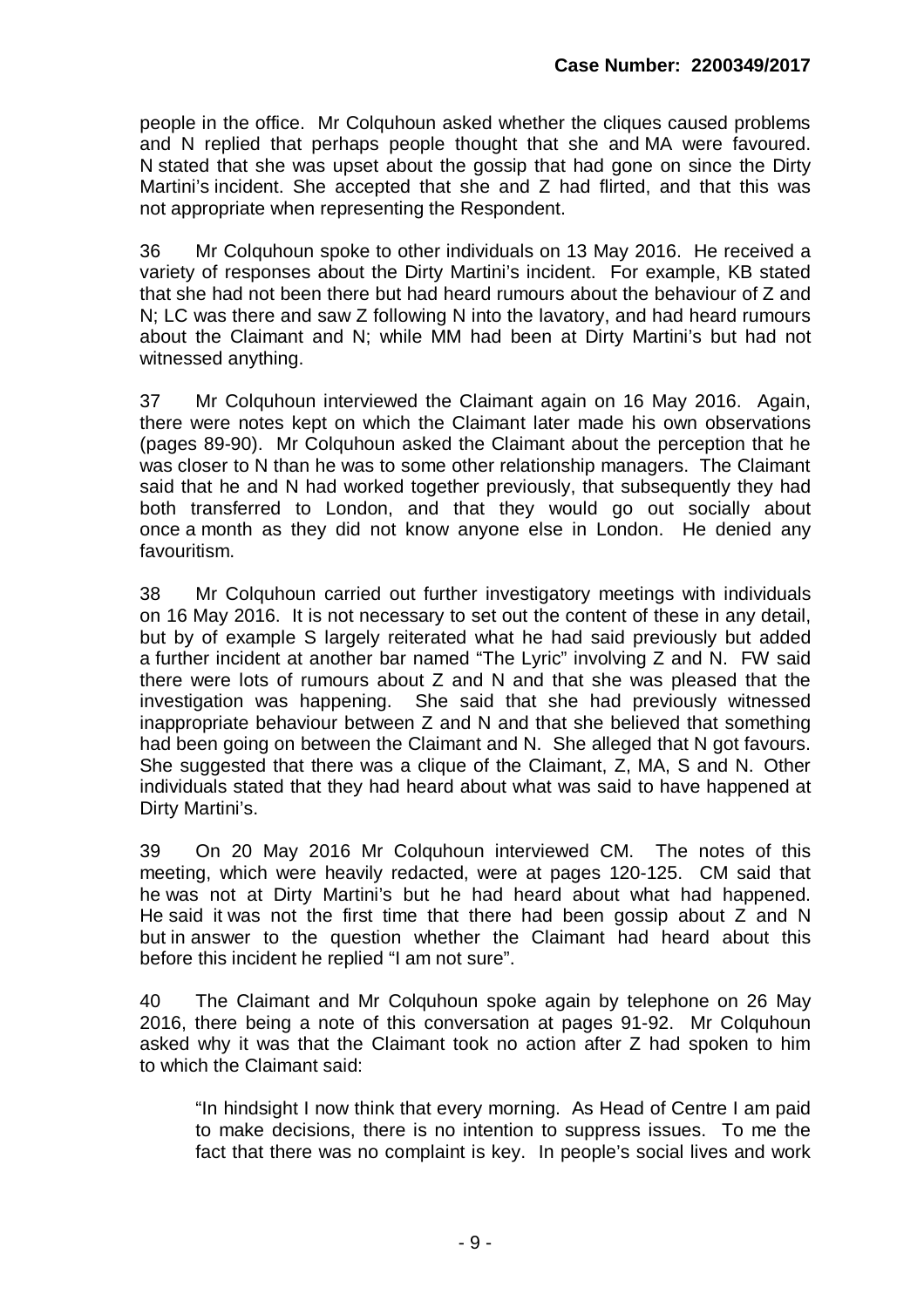you were going to hear lots of things. I am already concerned and it has made me now escalate lots of things to you."

41 Mr Colquhoun then said that in the course of investigation the instant messages sent within the team had been reviewed and he raised a particular one from the Claimant to N on 27 April offering to help her as a friend. The Claimant said that N had been quiet for a couple of days and he wanted to make sure that all was well with her. Mr Colquhoun then asked about a message of the same date that stated "Please don't. Things will blow over. If you want to talk you know where I am. X" and he asked whether it was appropriate to put the "x" on the end. The Claimant said that he was trying to be supportive.

42 Mr Colquhoun then said that from his discussions with the Claimant and others he had a feeling coming across that there was a clique, to which the Claimant said that he tried to be balanced and that this was feeling like a witch hunt. The meeting concluded with the Claimant saying that perhaps he had made a misjudgement but it was not a conduct issue and that he would never cover something up.

43 This conversation was followed on 27 May by a meeting at the Claimant's request with Mr Colquhoun (pages 93-95). The Claimant said that he wanted to add to the discussion of the previous day and he began by confirming the sequence of events. He then said that he wanted to address the clique issue, which he understood as meaning working together and excluding others. He said that his relationships with  $S$ ,  $Z$  and  $\overline{N}$  were not like that. He said that he had known N from before moving to London but had been careful with their friendship in the office. The Claimant then repeated what he said about his knowledge of the Dirty Martini's incident, saying that he had now wished that he had spoken to Mr Colquhoun and that if he was aware of misconduct from anyone he would deal with it.

44 On 1 June 2016 Mr Colquhoun produced an investigation report (pages 79-84). His findings and conclusions were at page 83 and in summary were the following:

- (1) With regard to the Dirty Martini's incident the Claimant took Z's account as true and took no other action beyond speaking to S. Mr Colquhoun would have expected the Claimant to take action such as investigating further or raising it with him or with HR.
- (2) Mr Colquhoun did not consider it credible that the Claimant was unaware of the rumours about the behaviour of Z and N.
- (3) There was evidence of a clique operating to the exclusion of others within the private banking team and Mr Colquhoun believed that the Claimant had not investigated the Dirty Martini's incident because of his friendships with those involved.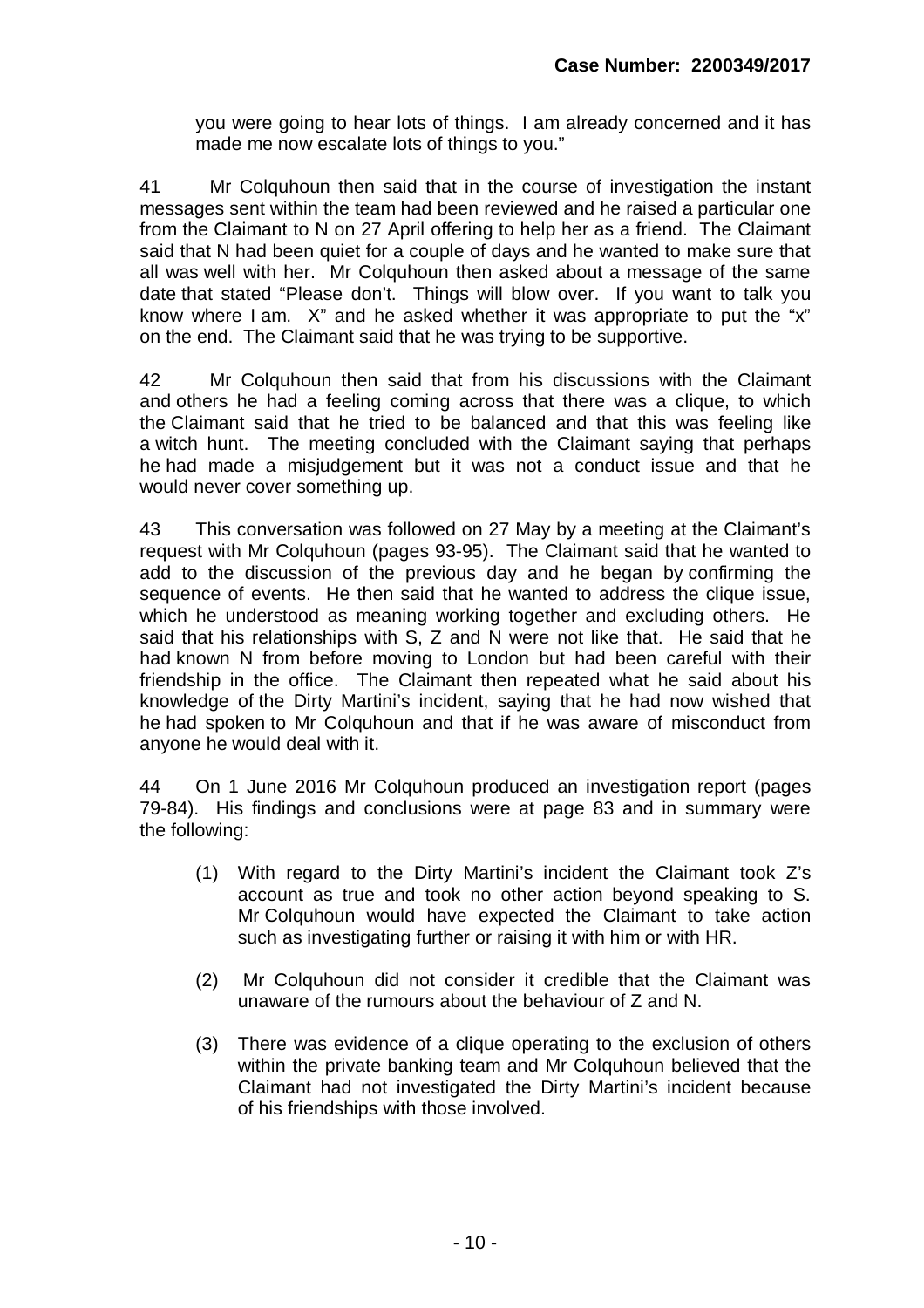- (4) There was no corroborating evidence of a sexual relationship between the Claimant and N and Mr Colquhoun recommended no further action on this.
- (5) There was no evidence of expenses being misappropriated.
- (6) There was no conclusive evidence of CD resigning because of concerns about the behaviour of others in the team.

45 Mr Colquhoun recommended that a disciplinary hearing should take place in respect to the Dirty Martini's incident and in respect of the existence of a clique which was affecting good harmonious working relationships.

46 Following this, Ms Beattie sent a letter of 13 June 2016 (pages 76-78) inviting the Claimant to attend a disciplinary hearing on 21 June. This was accompanied by a copy of the investigation report and 22 sets of notes of Mr Colquhoun's meetings with the various people involved.

47 The letter stated that the Claimant would be expected to respond to three allegations. These were expressed in the following terms:

(1) Breach of the personal conduct section of the code of conduct. On Monday 25 April 2016 you were made aware of the inappropriate behaviour of two employees who report to you (Z and N) during a night out with other Bank employees at the Dirty Martini bar and you did not take any action. It is understood that you are aware of previous incidents between the above named employees and did not take any action regarding their conduct.

This has impacted on Private Banking employees, whereby an anonymous complaint letter was submitted expressing dissatisfaction with the working practices and employee behaviours. It is believed that your failure to address some Private Banking employees' behaviour has allowed a segregated and inharmonious working environment to exist to the detriment of other employees in the team [there was then a reference to the code of conduct].

(2) A breach of the personal conduct section of the code of conduct. An anonymous complaint letter was submitted expressing dissatisfaction with the working environment and practices within the Private Banking team. It is believed that you allowed a segregated and inharmonious working environment to exist within the team for which you are responsible. Specifically it is alleged that you have not taken steps to prevent employees in your team feeling isolated and disadvantaged as a result of friendships/relationships that you have developed with some team members. [There followed another reference to the code of conduct].

The letter continued "if either of the above allegations is proven your alleged failure to meet the Bank's standards would constitute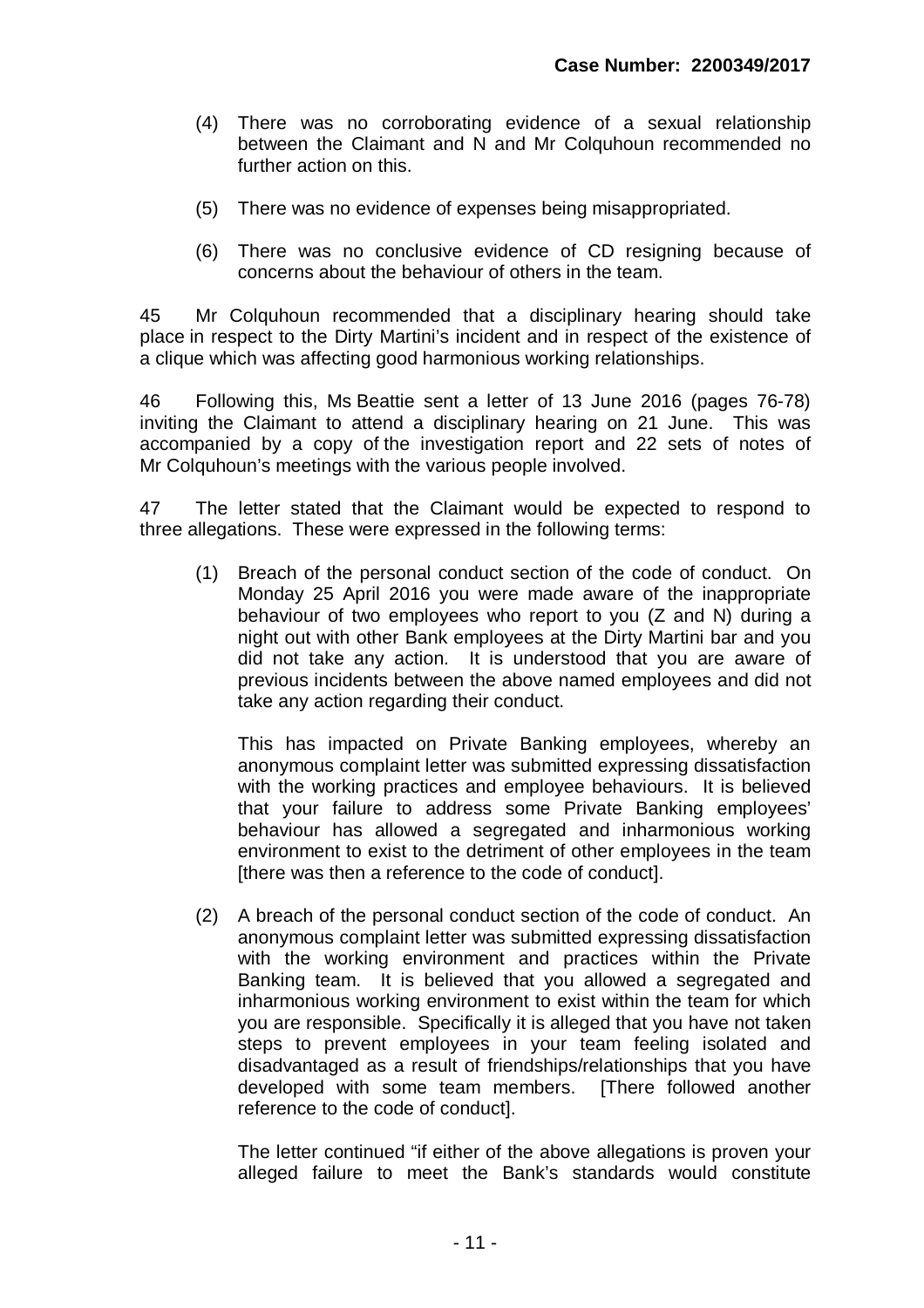misconduct in accordance with the disciplinary procedure and a warning under the disciplinary procedure may be imposed".

(3) Breach of the code of conduct. If both misconduct allegations are established I will consider whether there has been a fundamental breakdown in trust and confidence in you as the Head of Centre. If I consider that to be the case the outcome could be the termination of your employment with notice."

48 The proposed meeting did not in fact take place on 21 June because on 16 June the Claimant was signed off as unfit for work by reason of stress.

49 On the same day the Respondent announced that a review of roles, including in the Private Banking team, was underway.

50 The Claimant was referred to the Respondent's occupational health team and a telephone assessment was arranged for 25 July 2016. Before this on 21 July Ms Beattie again wrote to the Claimant stating that she wished to reschedule the meeting for 2 August 2016, although in the event it did not take place then as the Claimant was not well enough to proceed. The letter repeated the three allegations of breach of the code of conduct. There were also attached to the letter an extract of notes of Ms Beattie's discussion with S in the course of the disciplinary process relating to him. These show that S had on this occasion said that he and the Claimant had discussed with Z his behaviour on an occasion at "Champagne Charlie's" and that Z was remorseful about what had occurred there. This was an incident that was said to have taken place before that at Dirty Martini's.

51 Thereafter on 10 August 2016 an announcement was made about proposed redundancies and a letter was sent to the Claimant (page 273) which together with its enclosures made it apparent that his role was likely to be affected by the proposals. The documents included a severance quotation and role profiles for alternative employment roles.

52 Then on 1 September 2016 an anonymous complaint was received by the Respondent's CEO. A summary of this was provided to Ms Beattie (page 336) and was also sent to the Claimant on 5 September with an invitation to a rescheduled meeting on 13 September. The summary suggested that the same material as in the first anonymous letter had been repeated, coupled with a complaint that nothing had happened about the first letter.

53 The meeting in fact took place on 14 September, when the Claimant said that he was ready to take part. He was assisted by Mr Sean Williams, an employee representative. The meeting was conducted by Ms Beattie, assisted by Ms Julia Smith, HR Case Consultant, and Ms Sarah Thompson, who took notes (pages 339-345) which were signed by the Claimant. At this point, all involved believed that Ms Beattie was going to make a decision about the disciplinary allegations. As I shall describe, in the event that proved not to be the case and therefore it is not necessary to look at what was said at the meeting in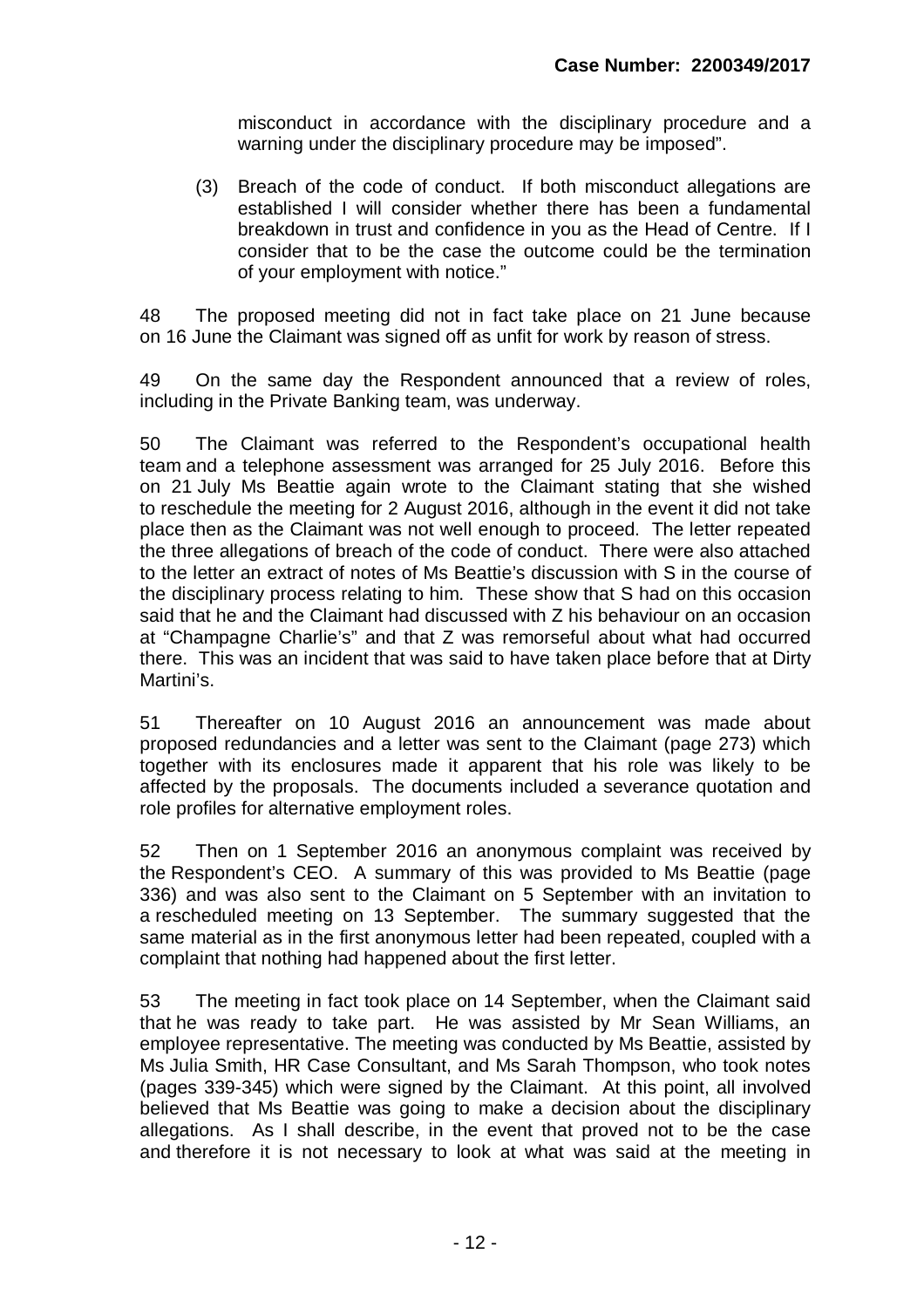the same detail as would have been appropriate in the event that Ms Beattie had made a decision.

54 The Claimant gave his account of what he had heard about the Dirty Martini's incident from Z and the discussion about it that he had had with S. He denied that he, Z and S had discussed an incident at Champagne Charlie's and stated that if this sort of thing had happened more than once than he would not have tolerated it. The Claimant denied a sexual involvement with N and said that he believed that the anonymous letter was malicious. The Claimant said that he did not at the time think that he ought to advise Mr Colquhoun of the events at Dirty Martini's, but that he would do so if he had his time again. He agreed that his first port of call about the matter was S, and said that he was the line manager of Z and N. The Claimant said that he had made some mistakes in his decisions and that with hindsight he would have asked S to fully investigate the Dirty Martini's incident. The Claimant reiterated that no one had approached him with any concerns, that N was not treated differently to anyone else, there was no clique and no one was isolated or disadvantaged.

55 By this point Ms Beattie had concluded the disciplinary processes in relation to Z, N, S and C. The outcomes of these were as follows:

- (1) Z was given a final written warning under Stage 3 of the Disciplinary Procedure.
- (2) N was summarily dismissed.
- (3) S was given a Stage 3 final written warning coupled with demotion.
- (4) C was summarily dismissed.

56 The question of the significance, if any, of these outcomes will be addressed later in these reasons.

57 Ms Beattie made some further investigations after the meeting on 14 September. She looked at the Respondent's internal survey known as "My Voice" which showed no obvious complaint about the Claimant's management style. She spoke to Mr Colquhoun about those he had interviewed, as the Claimant had said that he felt these were cherry-picked. Mr Colquhoun said that he had interviewed people on the basis of who was in the office at the time.

58 Then on 22 September 2016 Ms Beattie interviewed MA, HL, SR and SZ. MA suggested that the Claimant N, M and sometimes S and Z would socialise together and appeared to be closer to one another than to others. She said that she had heard a lot about behaviour of team members at events but had not witnessed it for herself. She said that it would be hard to believe that the Claimant did not know about the rumours about Z and N, but that she could not confirm the position.

59 HL said that there was a lot of gossip about Z and N and about the Claimant and N, and she said that various people were complaining that there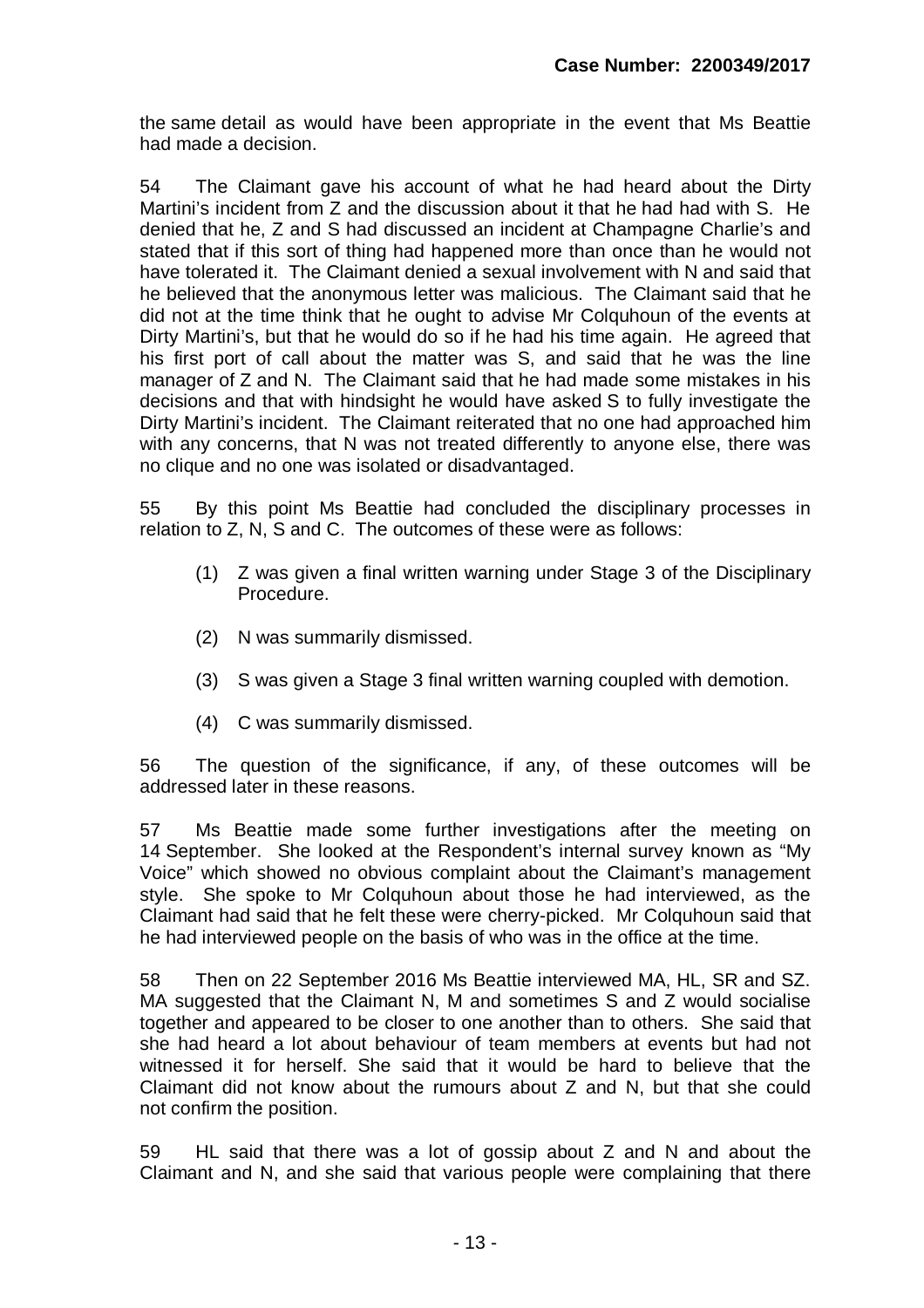was favouritism and that nothing was being done about it. She said that she had mentioned this to the Claimant. However, when asked specifically what she had raised with him she replied that people were talking about him and N, that she had asked if there still something going on, and he said that there was not, although he said that there had been a time when the relationship with N had gone a bit too far. HL said that after that the Claimant had told her off for gossiping and then did not speak to her for a period of about three months, all of this happening some time in 2014. HL said that she believed that there was a clique and that N, Z and MA were favoured.

60 SR said that he did not believe that there was a clique, and that he knew the rumours about Z and N but never saw anything himself. SZ said that the team was divided in two, one part of it doing whatever they wanted. She identified the members of that part as being the Claimant, N, Z, S and MA. She referred to the rumours about Z and N and was asked whether the Claimant knew about the rumours. She replied: "100%" but when asked why she was so convinced she asked whether she could say this off the record. What she then said was not recorded and no evidence has been given about what it was.

61 On 27 September 2016 (pages 352-353) Ms Beattie invited the Claimant to a reconvened meeting to take place on 4 October. It was still intended that Ms Beattie would make the decision about the disciplinary process and communicate it at this meeting.

62 On 29 September, however, Ms Beattie was told of a text message that HL had received from the Claimant. This was at page 559 and read as follows:

"Questioned: 'Thanks. Sorry didn't respond. No signal on train. Sorted things with work wife. Thanks for putting up with my crap yesterday. Important that we keep it between us only'.

"Removed a question mark from … [then the same message as before from Thanks onwards.]"

63 On 3 October 2016 HL provided a document headed "Investigation Statement" at pages 555-557 in which she said that she had received the message from the Claimant on 28 September at 9.45 pm and that she thought that this had occurred because the Claimant had received a copy of the notes of the meeting recently held with her. She agreed that the message appeared to be a copy of a previous message and said that her recollection was that the Claimant had sent this to her after he had told her that something had happened between him and N.

64 HL said that the Claimant would call N his "work wife" and that she understood the message to be making sure that she did not tell anyone what he had told her. She said that since receiving the message she had been very upset and emotional, was worried for her future outside of the Respondent and felt anxious. HL said that she did not feel like she wanted to be at work or to continue to talk about this. She had previously said that when she received the message she felt sick, worried, scared and upset because she had betrayed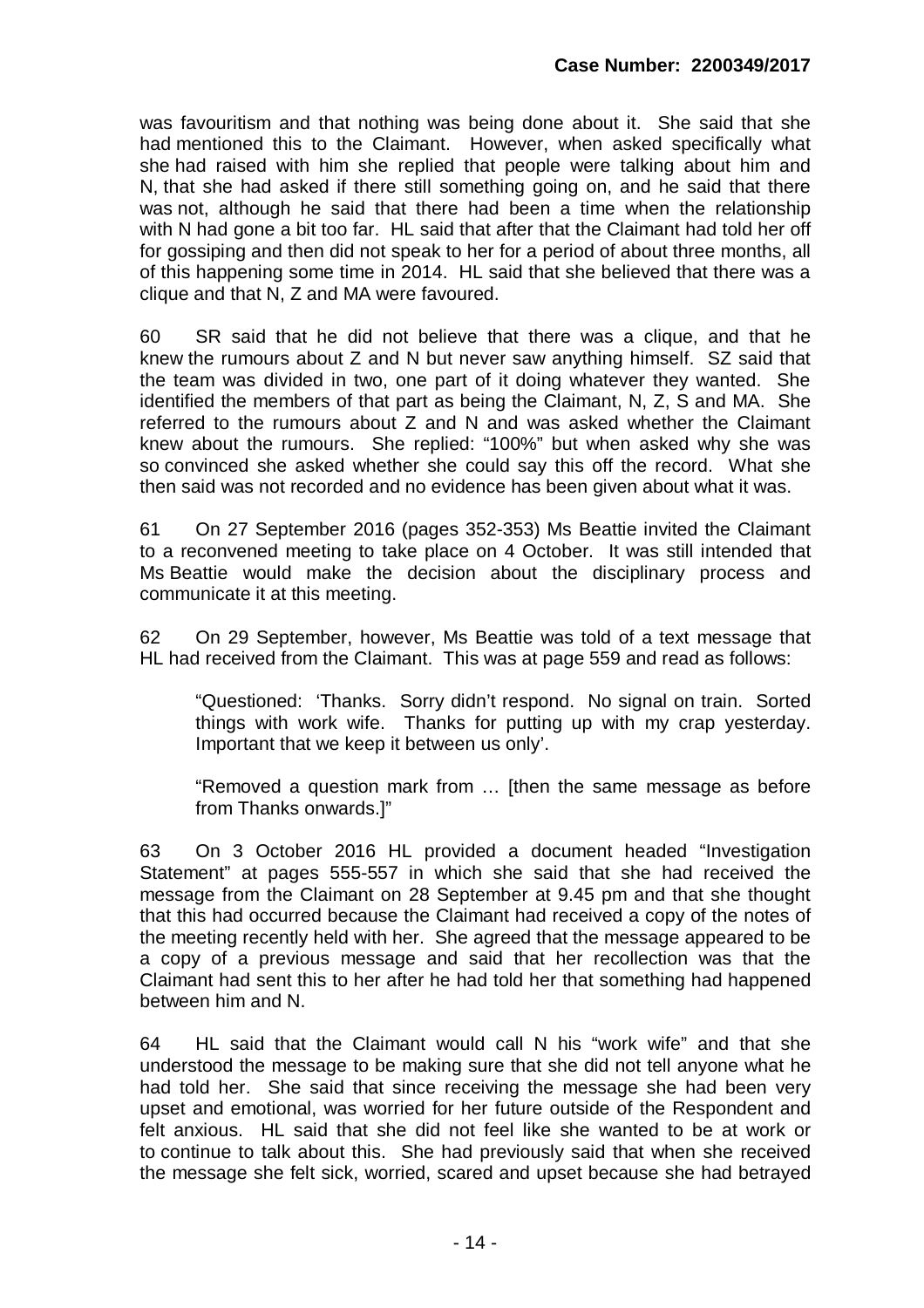the Claimant's trust and he would have known exactly what she had said, that she was worried about what else he would do or send and she was on her own that night. Although not absolutely clear from the record of her statement, it seemed to me that HL was at all times referring to how she felt the second time that she received the message in September 2016.

65 The planned meeting between Ms Beattie on 4 October 2016 proceeded, a note of it being at pages 537-543. The Claimant was again assisted by Mr Williams. Ms Beattie began the meeting by stating that the allegations and possible outcomes remained unchanged for now. There was discussion of the statement that HL had given and which had been disclosed to the Claimant (not the statement about the text message). There was also discussion about whether there was a clique and favourable treatment of N.

66 Then on page 540 Ms Beattie stated that she had been informed of the text message and said that in the light of this new information her role within the disciplinary process had changed and she was reverting to being investigation manager. She said that she would investigate the text message as a new allegation and that if disciplinary action were recommended, an independent hearing manager would take a decision on that and the previous allegations that had been discussed.

67 The Claimant was shown a copy of the text. He said that he was trying to download his old texts because he was looking for some to copy as evidence, but in doing so had accidently deleted all messages. He bought a recovery programme to try to get the texts back but did not at this point send the text in question. He said he could go through his texts. The Claimant said that HL used to call N his work wife and he went along with that description. He said that it was possible the text referred to a time when he was telling her things about the relationship between him and his wife.

68 Ms Beattie said that HL was extremely upset and the Claimant questioned why he would send her the text to incriminate himself and said that it must have been an old text that had been sent inadvertently. Ms Beattie then said that the Claimant was suspended on full pay to enable the Bank to investigate the allegation of sending the text message. The Claimant repeated the point about software to recall his messages and said that the system must have sent the message, not him.

69 The suspension was confirmed by Ms Beattie in the letter of 4 October 2016 (pages 544-545). The Claimant sought a further opportunity to explain matters to Ms Beattie and a telephone conference took place on 5 October 2016 in which he explained in some detail how he had checked his phone and how it could have been that he had sent the text to HL inadvertently.

70 Then on 7 October 2016 Ms Morgan sent a letter to the Claimant (pages 549-551) stating that she had been appointed as hearing manager and inviting him to a reconvened disciplinary hearing on 14 October. The letter included the previous three allegations, now numbered 2, 3 and 4 and a new allegation at number 1 as follows: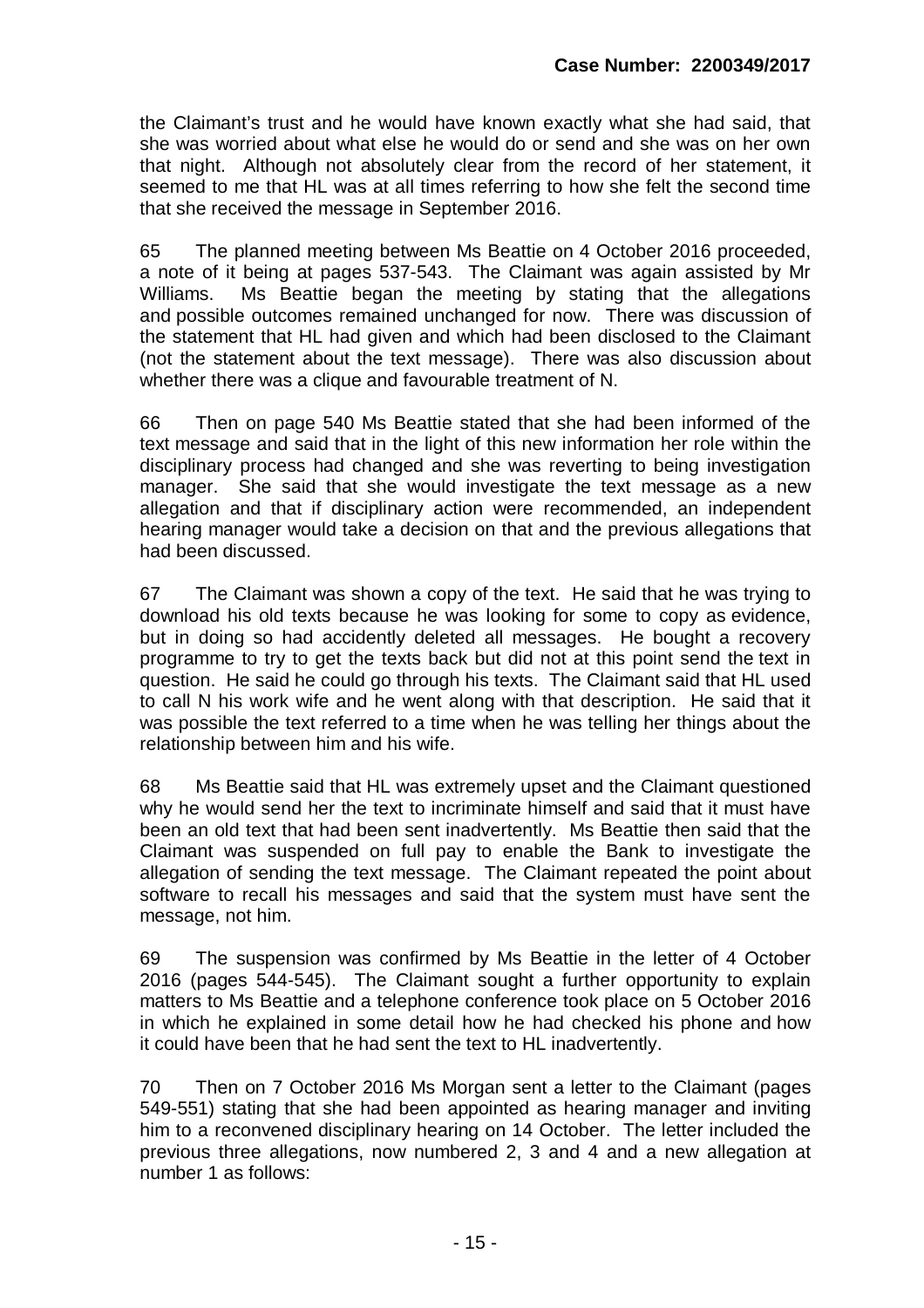"Gross misconduct - breach of the personal conduct section of the code of conduct. On Wednesday 28 September 2016 at 21.45 a text message was received from your personal mobile phone by HL's personal mobile. The text stated [and it quoted the text].

"On Tuesday 27 September 2016 you were issued interview notes from HL following your initial disciplinary hearing held with Lesley Beattie on 14 September 2016. The message was received on Wednesday 28 September 2016 late at night to HL's personal mobile phone. It is alleged that you have acted inappropriately as you have not been open and truthful when preparing information to submit within the disciplinary investigation. You later submitted on 4 October 2016 as evidence to be considered by Lesley Beattie at a reconvened disciplinary hearing [sic]. Specifically it is alleged that you are attempted to conceal, amend and manipulate the records from your message log as the messages no longer exist on your mobile phone. Notably the content of the message refers to a relationship you have been questioned about.

"Due to the timing and content of the messages received you have caused HL great distress as she feels vulnerable and unsettled. This is because the message referred to your inappropriate relationship with a junior colleague and your request to keep the relationship private."

[There was then reference to the code of conduct].

"If proven your alleged failure to meet the Bank's standards would constitute an act of gross misconduct in accordance with the disciplinary procedure and your employment may be terminated without notice."

71 The letter was accompanied by Ms Beattie's investigation summary, HL's statement about the text, a letter about it from Mr Colquhoun and copy of the text. Ms Beattie expressed her conclusion in the following terms:

"Based on the investigation conducted I do not consider George willingly sent the text to HL and I do not believe he wished her harm and was visibly saddened that this went to HL. The test shows that the original message would not have been deleted in being sent to HL on 28 September 2016. The evidence suggests that the reason for clicking on the message was not to copy but to delete the message. This is my conclusion based on that the text was not submitted in evidence, was not referred to by George prior to it being brought to his attention, and the content does not support George's assertions of the situation.

"It is my view that based on the facts from the investigation the incident being investigated is not proven, with no malicious intent by the sending of the text. That said, the content of the text and the actions that led to the unintended sending of the text do give rise to question the evidence George has put forward and I believe should form part of the wider investigation."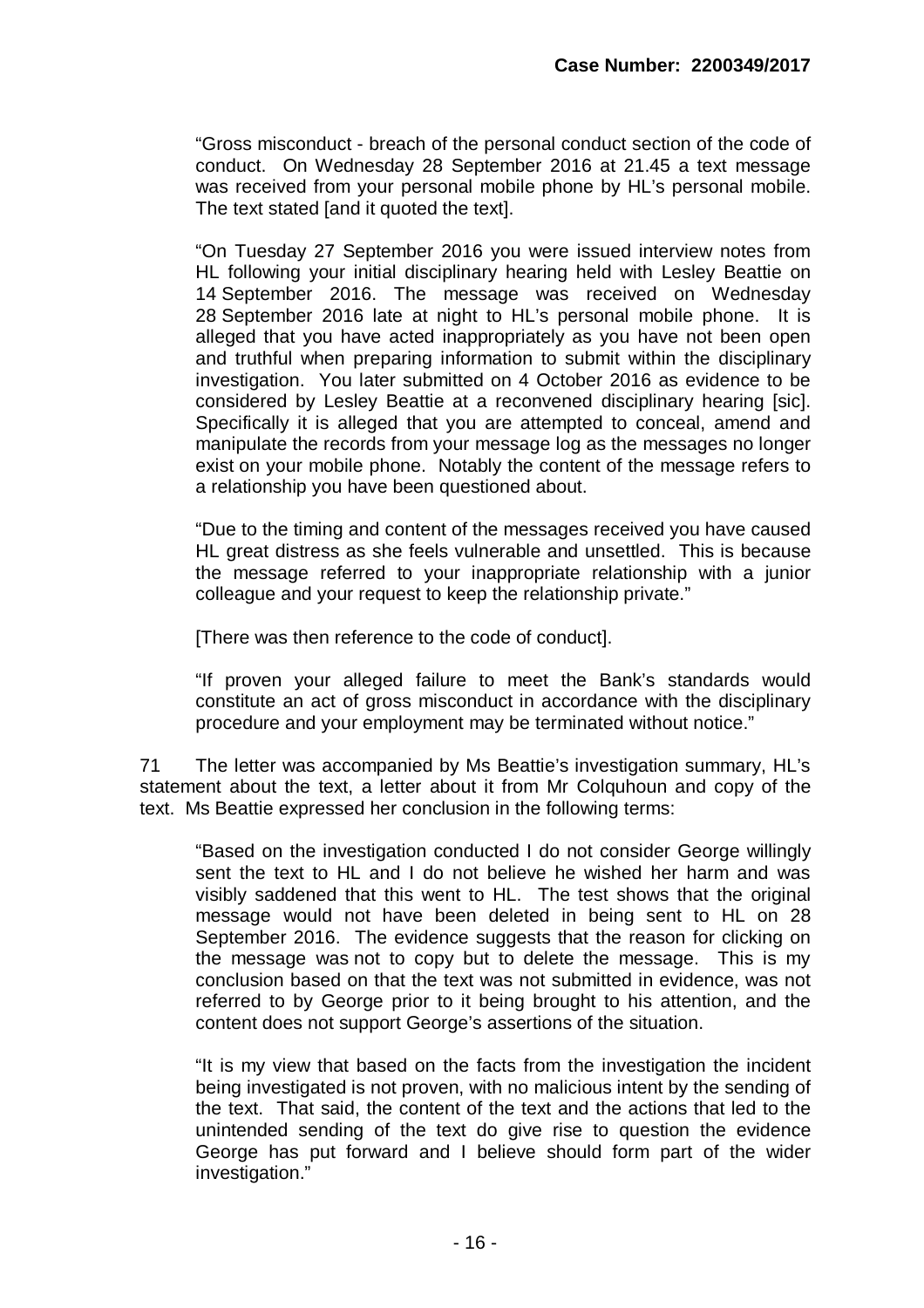72 The disciplinary hearing with Ms Morgan took place on 17 October 2016. Ms Stringer attended as HR representative and Ms Beth Westmorland was the note taker. The Claimant was again assisted by Mr Williams. There are notes at pages 570-577, again signed by the Claimant. The meeting began with Ms Morgan reading out the content of the allegations. The Claimant said that he needed to understand allegation 1 more (this relating to the text message) and he asked what the Bank was alleging. The Claimant stated that the expression "work wife" had been used in 2013 before he was aware of people talking about him. He said that he would use the term: "it is like being married at work". He said that he told HL not to spread rumours and gossip. He said that the text message had originated from 2013 when he had a conversation with HL over a drink, had spoken about what it was like being away from home during the week in connection with work, and said that things had been bad at home.

73 The Claimant further explained that he had seen that HL said in her interview that he had not spoken to her for three months. He said that this was not true and he therefore thought of checking his phone. He was trying to copy and paste a text but some how managed to delete everything and then had to recover his texts with the software that he had purchased. The Claimant stated that he could see that the text was involved in the case as Ms Morgan stated, but that Ms Beattie had accepted that it had gone to HL's phone unintentionally. He pointed out that he had handed over his phone to Ms Beattie at the previous meeting. On page 574 the Claimant was recorded as saying this:

"I want to summarise. How was I concealing when I turned over my phone or hiding a relationship which I disputed when telling HL to stop gossiping. I could have denied knowledge of the text to Ms Beattie but didn't so wasn't concealing anything. It makes no sense and I find it upsetting and don't see how I can be dismissed on this."

74 The discussion then turned to the other allegations and the Claimant again set out his account of the events following the Dirty Martini's incident. He asserted that neither he nor Mr Colquhoun had known about any previous incidents. He disputed the existence of a clique and said that he was being made a scapegoat. He referred to a risk of redundancy and said that when he contacted HR about this he was told that he would not receive notice of redundancy as there was a crossover with the present process, and redundancy could not be dealt with until the disciplinary process had concluded. On page 576 the Claimant said that he was facing a misconduct process but S was still in the business when Z and N were his direct reports, to which Ms Stringer replied that as Head of Centre he was expected to conduct himself in a more professional manner and to display a higher level of conduct than was expected from a more junior employee. The Claimant replied that there should be the same expectation as they all adhere to the same code of conduct.

75 The meeting was adjourned for about 1 hour and 20 minutes after which Ms Morgan gave her decision. In relation to allegation 1, regarding the text, she said that she accepted that there was no "intent of malice in the sending of the text". She referred to the content in terms of the expression "work wife" and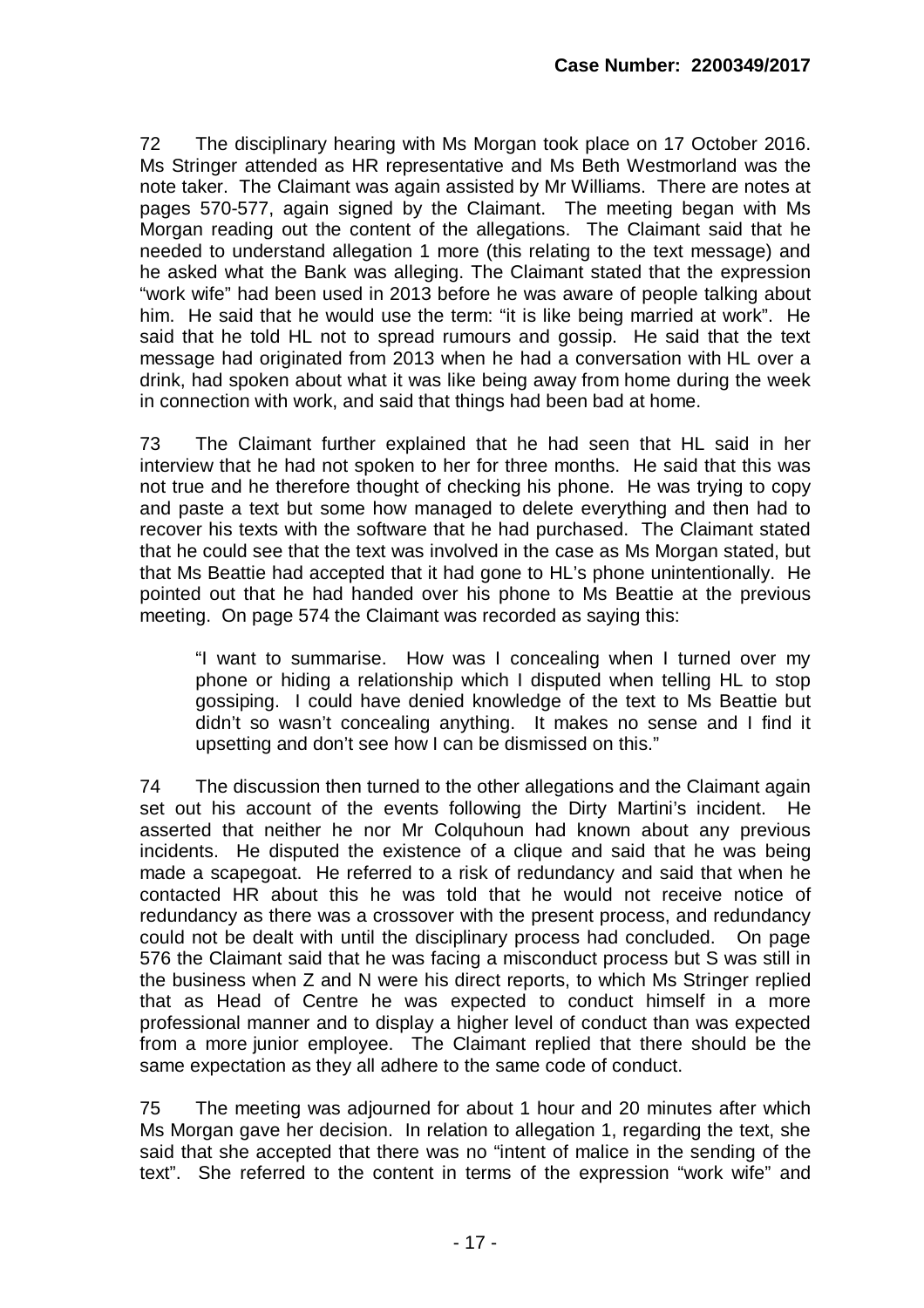asking for things to remain between the Claimant and HL and said: "However historic I do not consider appropriate between a senior and leader and junior member of staff. Also your text message caused HL great distress due to the content and timing". For this she decided that a Stage 2 first written warning was appropriate.

76 On the second allegation concerning Dirty Martini's, Ms Morgan stated that she was confident that the Claimant did know about the inappropriate behaviour and chose either by design or incompetence to do nothing about it. She decided that this allegation merited a Stage 3 final written warning. With regard to allegation 3 Ms Morgan stated that she believed that a clique did exist within the team and that the Claimant's personal friendships were central to this. She said: "As a senior leader this is unacceptable. It was your responsibility to create an inclusive and healthy culture. It is my belief that you failed to do so". For this Ms Morgan awarded a Stage 2 first written warning. She then said that, given her findings on the three allegations, she was exercising the Respondent's right to take the warnings together, and the overall decision was therefore dismissal with notice. She referred to the right to appeal.

77 Ms Morgan confirmed the outcome in a letter of 20 October 2016 (pages 578-581). In relation to the text message Ms Morgan repeated that she accepted that the Claimant had no malice towards HL, recorded that nonetheless HL was extremely upset and she repeated her concerns about the content of the message and the Claimant asking HL to keep the matters concerned secret. In relation to allegation 2 (Dirty Martini's) Ms Morgan said that the Claimant should have instructed an investigation into the incident and escalated it appropriately. She stated that although the Claimant had denied knowledge of any previous incidents of inappropriate behaviour, she was confident that he knew about this and chose to do nothing about it. She further stated that the Claimant's instant messages showed relationships with a select group of team members to the exclusion of others which had led to him making the decision not to sufficiently investigate their inappropriate behaviour. Ms Morgan stated that rumours of the team's inappropriate behaviour were well known across the business and that the Claimant's lack of action demonstrated poor decision making and a lack of implementation of the Respondent's values.

78 In relation to allegation 3 Ms Morgan said that she had concluded that the Private Banking team was operating in a segregated way; that individuals had resigned at least in part because of the working environment; and that the anonymous complaint letter to Mr Colquhoun suggested that people were not comfortable escalating issues to the Claimant. Ms Morgan did not reach any conclusion on the fourth allegation of a breakdown in trust and confidence as she had concluded that dismissal was the only appropriate outcome given the findings on allegations 1, 2 and 3.

79 In her oral evidence Ms Morgan stated that she believed that the Claimant had deliberately sought to delete the text message. She said that there was a contrast in what the Claimant and HL were saying and that the message supported HL's account in that did it show that he had confided in her. She accepted that the text was historic and repeated that she believed that the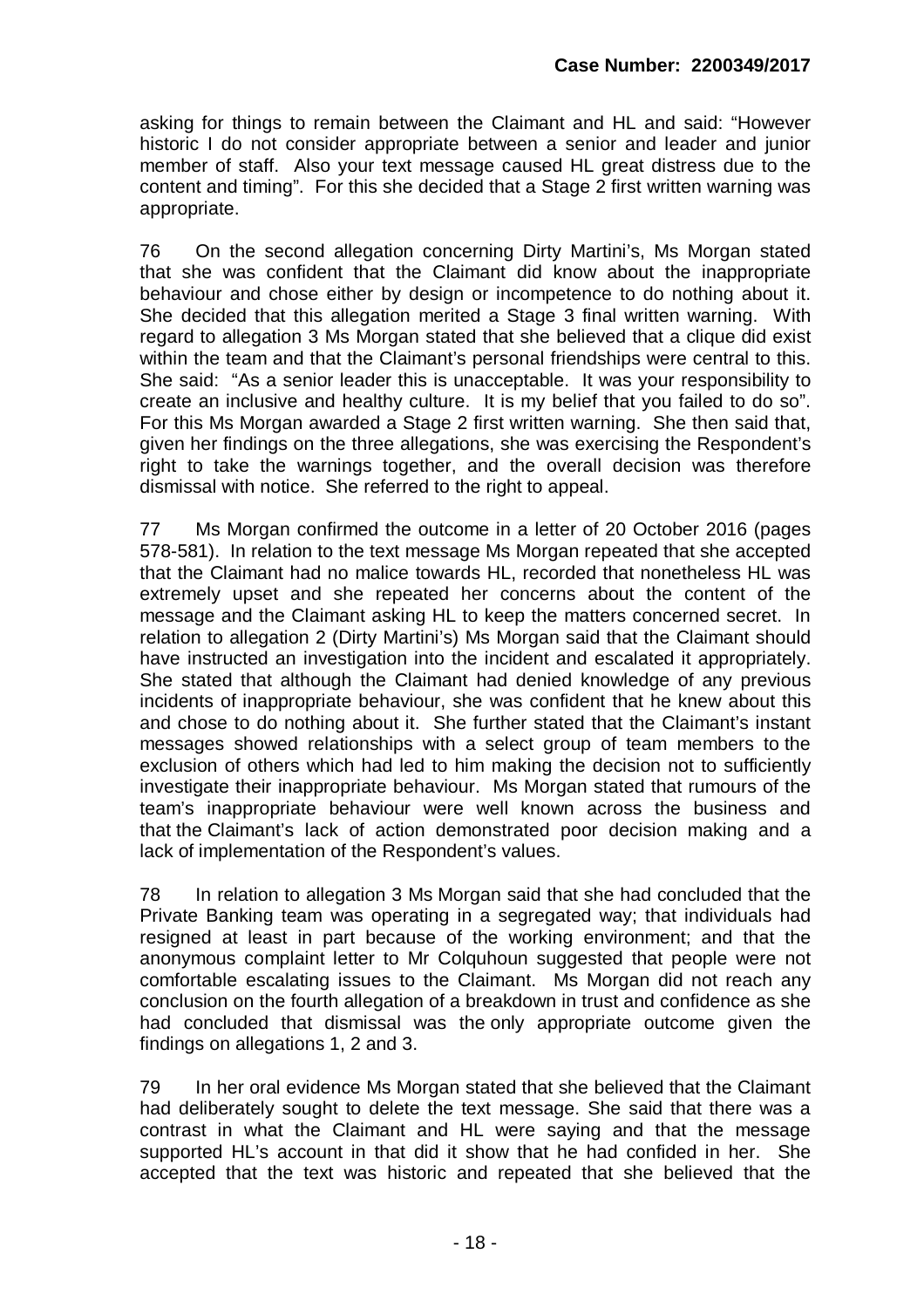Claimant had originally tried to delete the text and then had inadvertently sent it to HL. Ms Morgan said that she was aware of the structural changes and that the Claimant's role had disappeared, but said that employees had the right to apply for different roles and/or redeployment. She agreed that it was true that the dismissal meant that the Respondent did not have to pay a redundancy package to the Claimant but firmly denied that this was a factor in her decision.

80 Ms Morgan denied the suggestion that allegations 2 and 3 amounted to a single allegation that had been split in two, saying that in her view they were entirely different. She said that if the Claimant's account of what Z had told him initially about the Dirty Martini's incident was correct, this should have sounded warning bells. The Claimant should have asked himself why Z was telling him about this and should have investigated what had happened.

81 The Claimant raised an appeal against the decision on 27 October (pages 585-591). He set out again an account of the text message allegation. He contended that the findings in respect of allegation 2 were unjustified, saying that he had taken some action and that there were mitigating factors that prevented him from going further and speaking to colleagues about the alleged incident. He said that there was no evidence he had been aware of any earlier inappropriate behaviour and pointed out that Mr Colquhoun had been unaware of that as well. With regard to allegation 3 he contended that, whether or not the team was operating in a segrated way, there was no evidence to show how his actions or leadership had led to this or what he should have done differently. He then set out 12 alleged procedural failings.

82 The Claimant concluded his appeal by referring to inconsistency of treatment, saying that the Respondent had not taken any action against MA, who had admitted being aware of alleged behavioural concerns, and that S and Z had both remained in the business and apparently had not been required to respond to allegations of allowing an inharmonious environment to exist. He asked how it was consistent that he had been dismissed yet they had not.

83 Dr McCormick was appointed to hear the appeal. On 14 November 2016 she spoke to Mr Colquhoun (notes of this meeting being at pages 597-601). With reference to the allegation that the Claimant had engaged in sexual activity with N in the office. Dr McCormick asked Mr Colquhoun whether there had been any attempt to review the CCTV records or to trace the security guard alleged to be concerned. Mr Colquhoun said that he looked into the claims but there was no evidence. Dr McCormick expressed concern about whether the instant messages that had been reviewed showed breaches of confidentiality. Dr McCormick and Mr Colquhoun discussed the Claimant's reaction to the Dirty Martini's incident and the allegations about the existence of a clique. Mr Coquhoun referred to the suggestion that N had been favoured in terms of the deals that she was invited to undertake but said that he could not find anything to substantiate those claims. He said in relation to the Claimant's team "they always seemed a harmonious bunch. There was a theory you couldn't speak about certain people".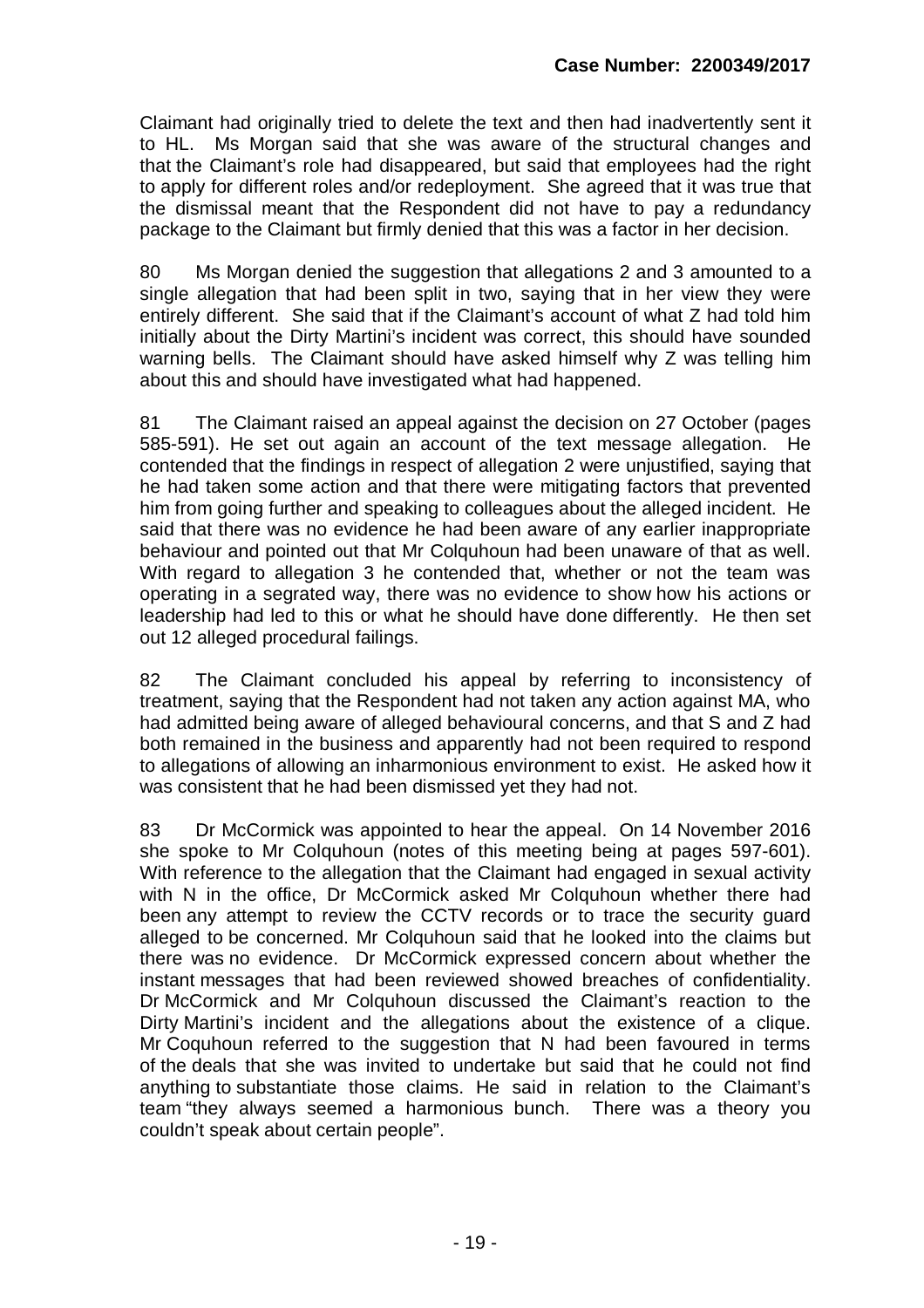84 Later in the meeting Dr McCormick expressed the opinion that the instant messaging record contained comments that seemed highly inappropriate and asked why this had not been raised with the Claimant. Then she asked, what did Mr Colquhoun think the consequences would be for the team if the Claimant were allowed back, to which he replied "unthinkable, I'm not sure what it would say about the Bank and its culture".

85 The Claimant was unwell for a period and in the event the appeal meeting took place on 11 January 2017. The amended version of the notes of this meeting is at pages 636-643. Dr McCormick conducted the hearing. Ms Kay King was the HR case consultant, Mr Aidan Davison was the note taker and once again Mr Williams assisted the Claimant.

86 There was a fairly brief discussion of the text message to HL. The Claimant then once again set out his account of the sequence of events following the Dirty Martini's incident. With regard to motivation for dismissing him, the Claimant said (at page 639) that he had sought a pay increase when deputising for Mr Colquhoun and had been told that the Bank would be happy to see some people "walk" as that way they would save money. This he relied on as suggesting that the Bank might view the disciplinary process as a way of saving the need to pay him a redundancy package. The Claimant repeated the point that S and Z had remained in the business while he had been dismissed.

87 The meeting was adjourned for about an hour and a half following which Dr McCormick gave her decision, which was not to uphold the appeal. She said, making a mistake, that the text message had been sent during a period of suspension. That was corrected by Ms King and Dr McCormick began again saying that contact had been made during the course of disciplinary process whilst on authorised absence. Dr McCormick also referred to allegations 2, 3 and 4.

88 The appeal outcome was dealt with in greater detail in the outcome letter of 19 January 2017 (pages 621-626). In connection with the text message (allegation 1), Dr McCormick wrote this:

"I accept your assertions that:

- (i) The text was sent in error; and
- (ii) that you did not intend to cause harm, but the fact remains that you did so. Causing such hurt is a breach of the personal conduct section of the code which states that no form of discrimination, intimidation, or harassment will be tolerated.

I share the concern of the hearing manager (letter 20 October 2016) that your actions that resulted in deletion of the relevant text may have been an attempt to conceal matter connected with the investigation. You denied that this was the case saying that you were attempting to collect evidence. It is my view that tampering in any way with a thread of electronic communications …. whether on a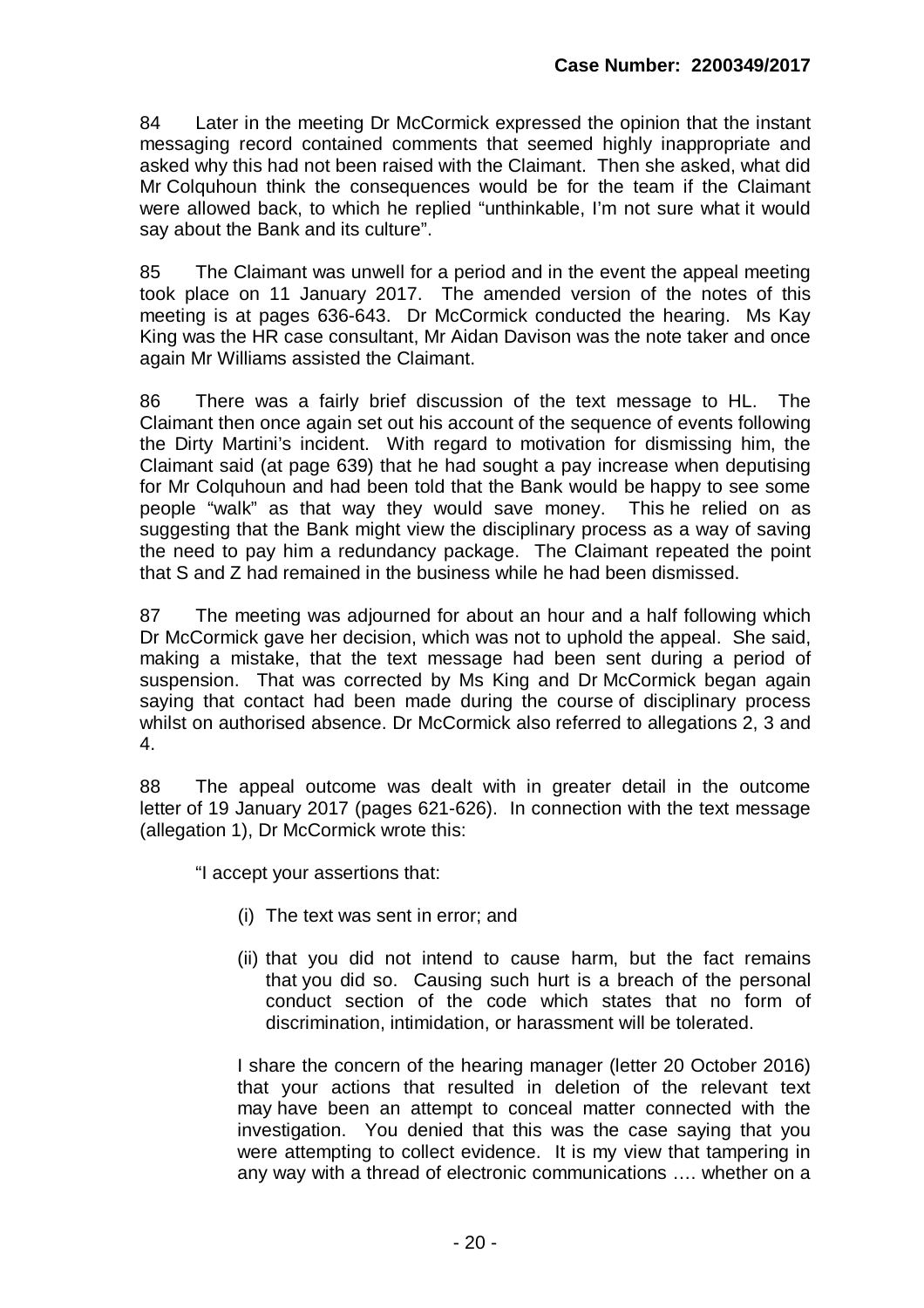personal or corporate device knowing they were connected with a matter being investigated was at best a serious error of judgment and at worst an attempt to conceal the facts. In either case it represents a breakdown of the Bank's trust in you."

89 In relation to allegation 2, Dr McCormick observed that allegations 2 and 3 were in certain respects similar. She said that she had separated them and treated allegation 2 as relating to personal behaviours of specific employees N and Z and the Claimant's actions on learning of them, and allegation 3 as a complaint of general disharmony and the existence of a clique.

90 On allegation 2 Dr McCormick said that she found that the Claimant did not take adequate action in relation to the reported behaviour of N and Z, and that given the potential seriousness of the matter, he should have instigated a thorough investigation earlier. Dr McCormick recorded a finding that the Claimant's behaviour towards N was significantly different from that towards other members of the team, referring to his use of an X as a kiss in an instant message, and the expression of the view that matters would blow over. Dr McCormick said that the Claimant's style in office communicator messages was excessively intimate, in particular with N, but in addition coarse and unprofessional language was used, and she gave some examples. She stated that there was a widely held perception of a clique, that the Claimant did in fact have a different relationship with some employees, and that he had used the office communicator system in a wholly inappropriate way.

91 With regard to allegation 3 Dr McCormick said that she found that the Claimant had allowed a segregated environment to exist and that his excessively familiar relationship with N was likely to have contributed to this. She said that a segregated environment contravened the code in terms of the commitment to promoting a good and harmonious working environment where all employees are treated with respect and dignity. Like Ms Morgan, Dr McCormick made no further reference to allegation 4. Dr McCormick then went through point by point the 12 procedural items that the Claimant had raised in his appeal letter.

92 In relation to the question of inconsistency of treatment, Dr McCormick said that she was aware of the wider situation and the impact on other individuals but was unable to divulge confidential information. She said "from the information that I know however I am comfortable that you have been treated in a consistent and appropriate manner".

93 In her oral evidence Dr McCormick said that her understanding was that she had to determine whether Ms Morgan's decision had been within the range of reasonable responses. It was put to Dr McCormick that she had originally allocated only two hours for the appeal meeting, which she denied, saying that she had booked a train for 2.30 but eventually caught one at 4.30. Dr McCormick did not think that there was anything in allegation 3 that was not also to be found in allegation 2. She said that she took the instant messages and their content into account in considering whether the code of conduct had been breached.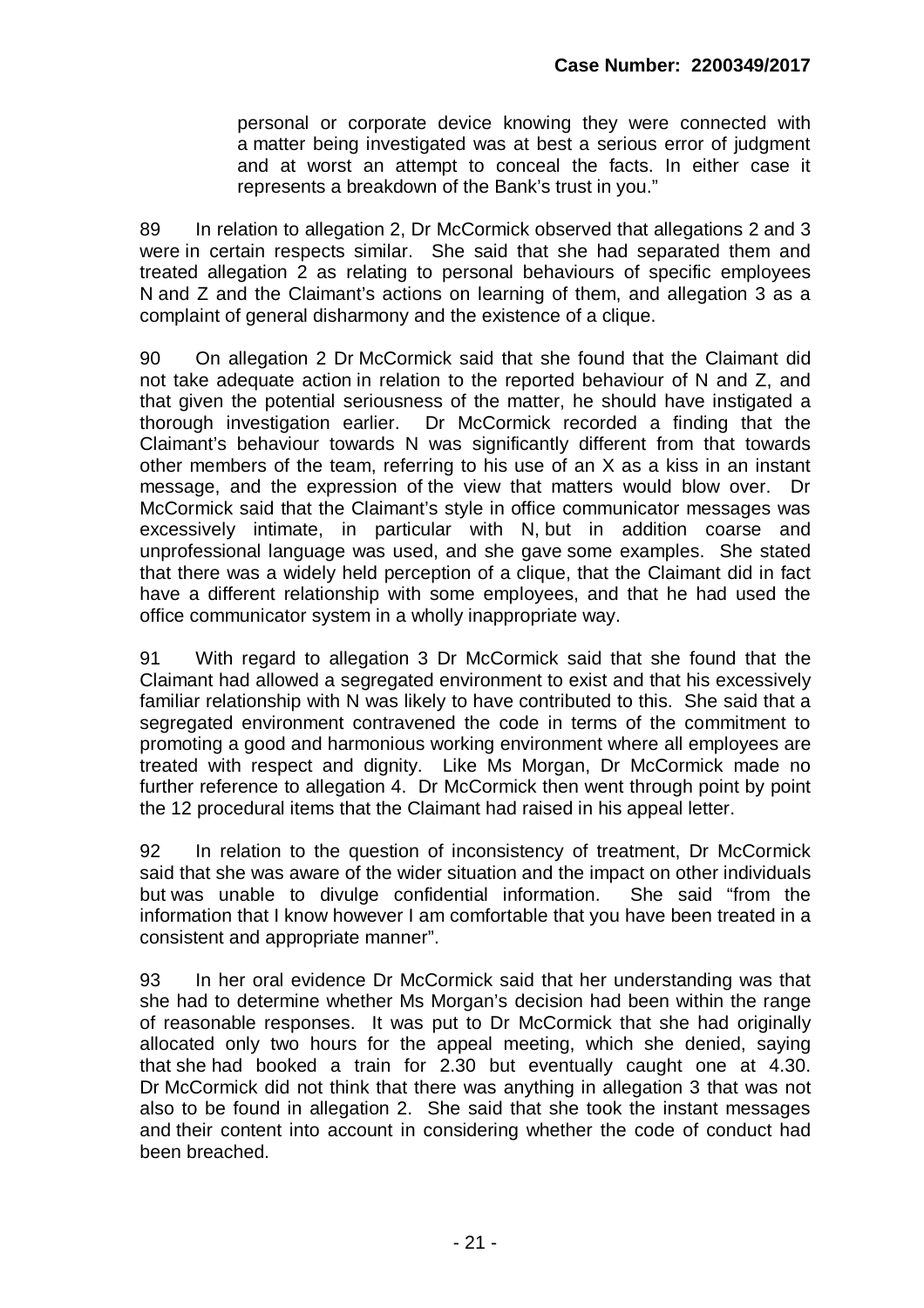## **The applicable law and conclusions**

94 Section 98(1) of the Employment Rights Act 1996 provides that:

*"……….it is for the employer to show –*

*(a) the reason (or, if more than one, the principal reason) for the dismissal, and*

 *(b) that it is either a reason falling within subsection (2) or some other substantial reason of a kind such as to justify the dismissal of an employee holding the position which the employee held."*

95 The Respondent's case was that the reason for the dismissal was the findings made against him by Ms Morgan and upheld by Dr McCormick, and that this was a reason within subsection (2), being a reason related to conduct. The burden is on the Respondent to prove that reason: the Claimant does not have to disprove it, or prove any different reason. That said, in arguing that the Respondent had failed to prove the reason relied on, the Claimant contended that the true reason, or principal reason, for his dismissal was a wish to avoid paying a redundancy payment.

96 Certain arguments advanced by Ms Wedderspoon caused me to give thought to the question whether the Respondent had indeed proved the reason on which it relied. In particular, the finding that the Claimant should have preserved messages on his mobile phone might be seen as an attempt to bolster the case against him, when Ms Beattie had accepted his explanation of how the text in question came to be sent to HL. The fact that the Claimant was dismissed but S and Z were not (to be discussed further in these reasons) might be seen as suggesting some further reason beyond the Dirty Martini's and "clique" allegations for dismissing him.

97 Ultimately, however, I was satisfied that the Respondent had proved that at least the principal reason for dismissing the Claimant was the one on which it relied, namely the findings made against him, for the following reasons:

- 97.1 Mr Colquhoun's investigation of the Dirty Martini's and "clique" allegations was triggered by receipt of the anonymous letter and began on 12 May 2016. The announcement about redundancies was not made until 10 August.
- 97.2 There was no obvious reason why any of Mr Colquhoun, Ms Beattie, Ms Morgan or Dr McCormick should want to deprive the Claimant of a redundancy package.
- 97.3 There was no evidence of anyone else giving instructions to dismiss the Claimant, for whatever reason.
- 97.4 Conversely, the evidence gathered about the allegations was extensive, and those involved spent a considerable amount of time apparently making decisions about them.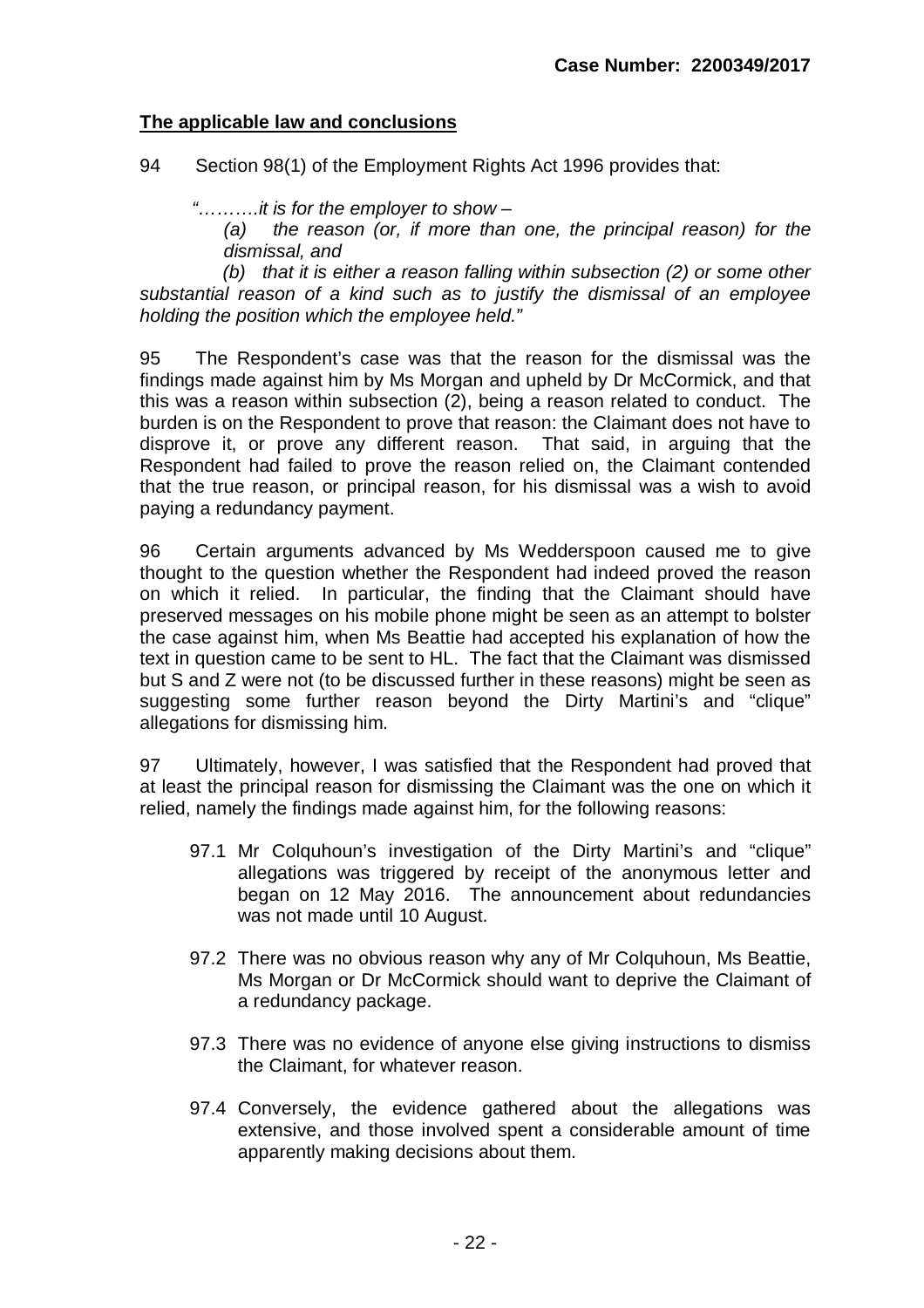97.5 It was plausible that the subject matter of the allegations would cause an employer such as the Respondent to be concerned: whether or not the decision to dismiss the Claimant was a reasonable one, it did not seem to me to be implausible that the decision was taken because of the view reached about the allegations.

98 I therefore found that the Respondent had proved that the principal reason for the decision to dismiss the Claimant was the one on which it relied. I also found that this was a reason related to conduct and so a potentially fair reason.

99 Section 98(4) of the 1996 Act provides as follows:

*"Where the employer has fulfilled the requirements of subsection (1), the determination of the question whether the dismissal is fair or unfair (having regard to the reason shown by the employer) –*

- *(a) depends on whether in the circumstances (including the size and administrative resources of the employer's undertaking) the employer acted reasonably or unreasonably in treating it as a sufficient reason for dismissing the employee, and*
- *(b) shall be determined in accordance with equity and the substantial merits of the case."*

100 Guidance on the application of this test was given by the Employment Appeal Tribunal in **British Home Stores Limited v Burchell [1978] IRLR 379** in terms that the Tribunal should ask itself whether the Respondent had a genuine belief, based on reasonable grounds, that the Claimant had committed the misconduct concerned, and whether such investigation as was reasonable had been made.

101 In **British Leyland UK Limited v Swift [1981] IRLR 91** the Court of Appeal stated that there is a band of reasonableness within which one employer might reasonably dismiss the employee whilst another might reasonably keep him on. The dismissal is unfair only if no reasonable employer would have dismissed. Subsequently in **Sainsbury's Supermarkets Limited v Hitt [2003] IRLR 23**, the Court of Appeal emphasised that the objective standards of the reasonable employer applied to all aspects of the question whether an employee was fairly and reasonably dismissed.

102 As stated above, I have found that at least the principal reason that Ms Morgan had for dismissing the Claimant, and Dr McCormick had for upholding the dismissal, was a reason related to conduct. I therefore also find that each had a genuine belief that the Claimant had committed the conduct in question.

103 Were there reasonable grounds for that belief? In relation to allegation 1 (regarding the text message received by HL), Ms Morgan found (and Dr McCormick essentially upheld the finding) that the Claimant had been attempting to delete the text when he inadvertently sent it to HL. Although the Claimant denied this, I find that there were reasonable grounds for believing that this was what he was doing. His account was that he had inadvertently deleted his texts and was trying to retrieve them: but it involved deletion. It was not difficult to see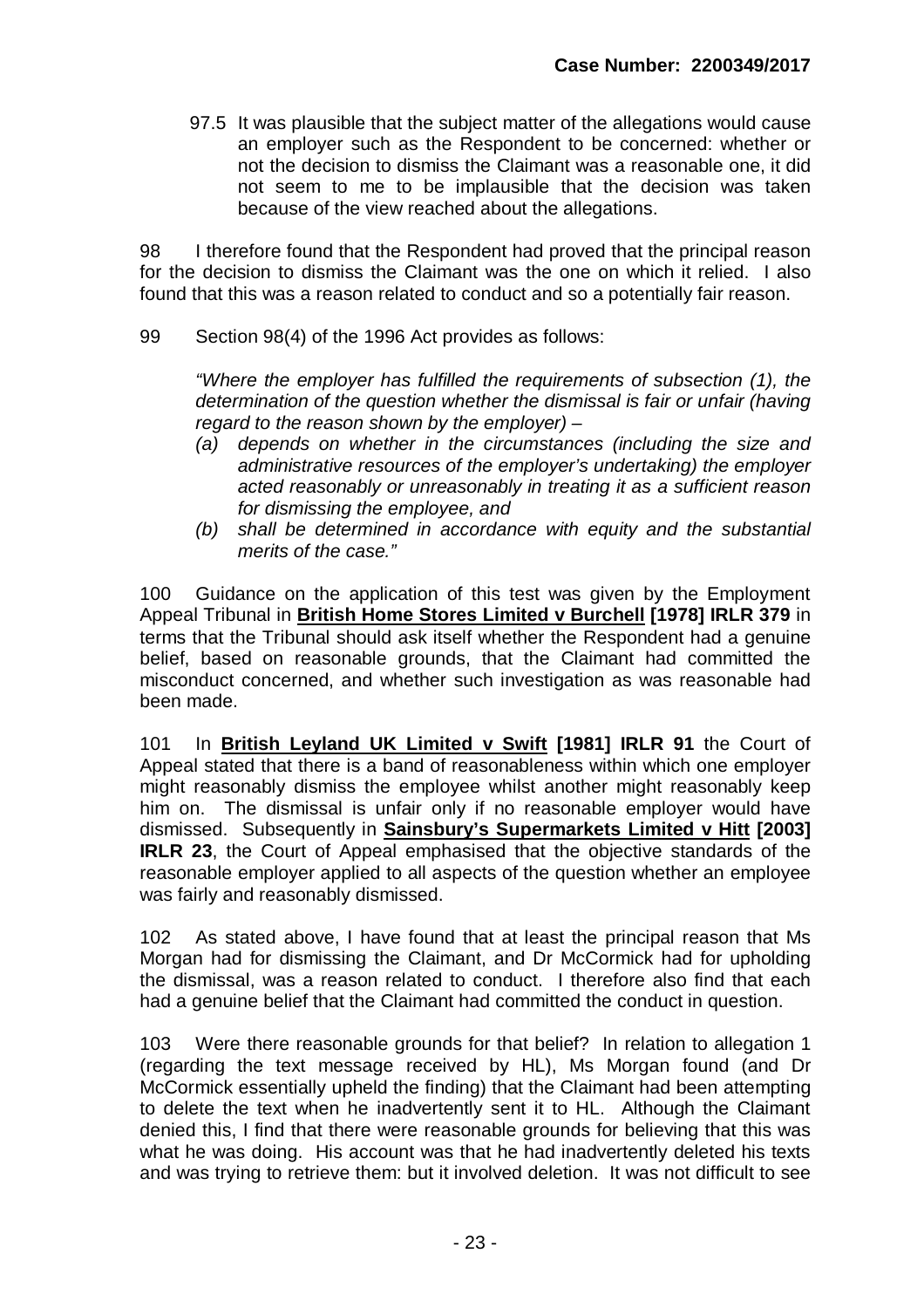why the Claimant might have wanted to delete the text concerned, involving as it did a reference to N as his "work wife" and a request to HL to keep the matters discussed to herself. Conversely, his explanation that he wanted to retrieve it in order to show that he had been in communication with HL at a time when she said he was not speaking to her, seemed less convincing.

104 It does not appear to me that the Claimant was under any formal obligation in relation to the disciplinary process to preserve or disclose evidence that might be unfavourable to himself, in the way that would apply in litigation. However, I consider that Ms Morgan and Dr McCormick were acting reasonably in concluding that it was misconduct on the Claimant's part to try to dispose of a text message that was potentially inconvenient to his disciplinary case while seeking to compile evidence in support of it.

105 I also find that (although the text had originally been sent in September 2016 and so was somewhat historic) it was reasonable for Ms Morgan to take the view that it was inappropriate for the Claimant to have a conversation of this nature with HL and then to ask her to keep it confidential. To the extent, however, that Dr McCormick may have taken a more serious view of this aspect because the text concerned matters that were the subject of investigation, that seems to me to be inconsistent with her acceptance that the Claimant sent it to HL on the second occasion in error. On that finding, he cannot have been attempting to persuade her to suppress the conversation in connection with the disciplinary investigation, if that is what Dr McCormick intended to mean.

106 The first part of Ms Morgan's finding on allegation 2 was essentially that the Claimant did not take any action in relation to the Dirty Martinis incident (again upheld by Dr McCormick). It might be said that the Claimant in fact took some action, in that it was apparent from what he, S and Z told Mr Colquhoun that he had asked S to speak to Z about the matter twice. It seems to me, however, that a fair reading of what Ms Morgan found was that the Claimant took no action in terms of a formal investigation into what had happened. Understood in this way, her finding was undoubtedly correct.

107 Ms Morgan assessed the failure to take action as involving "a lack of judgement" and "poor decision making and a lack of implementing the Bank's values" (both expressions used in the outcome letter at page 580). These words did not seem to me to sit very comfortably with a finding of misconduct, which is generally understood to involve an element of intentional wrongdoing, or at least of serious negligence.

108 I have also concluded that it was reasonable for Ms Morgan to find that the Claimant was aware of previous rumours concerning the behaviour of Z and N at social functions, in spite of his denial of this. There was evidence from FW, CM, HL and SZ about such rumours, with the last-named saying that she was sure that the Claimant knew about these. MA spoke in similar terms. S had spoken to Mr Colquhoun about an earlier incident.

109 In a similar way, I consider that it was reasonable for Ms Morgan to conclude that the Claimant was closer to Z and N than to other members of the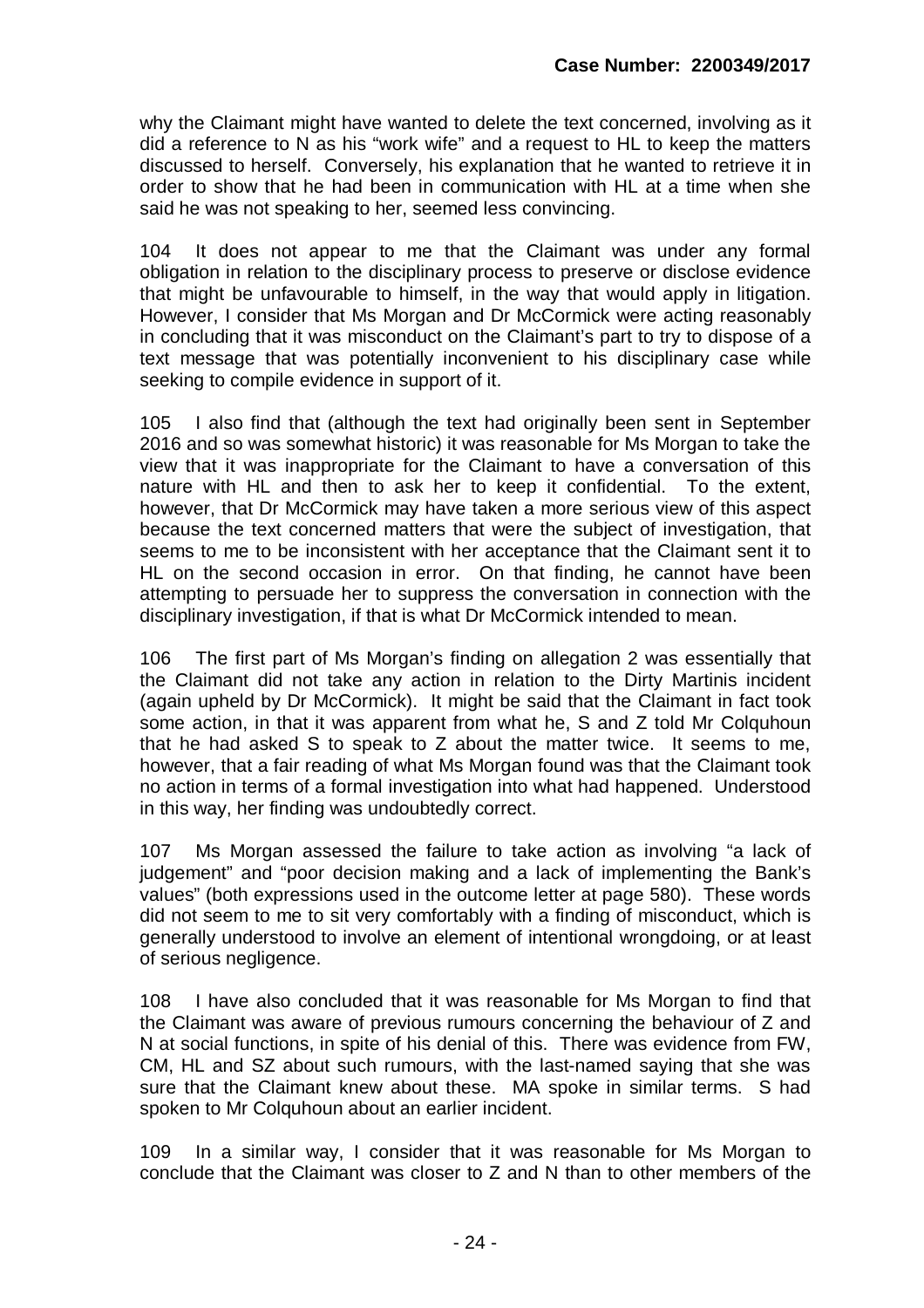team: although not everyone interviewed supported the notion of a clique, FW, MA, HL and SZ did so, to varying degrees.

110 To the extent that allegation 3 added anything of substance to allegation 2 (and, like Dr McCormick, I doubted that it did), I consider that it was reasonable for Ms Morgan to find that the Claimant had allowed something like a clique to evolve in the Private Banking team, for the reasons given in the preceding paragraph.

111 I therefore concluded that, subject to the point I have made about whether lack of judgement or poor decision making should be regarded as matters of conduct, there were reasonable grounds for the belief that Ms Morgan held about the Claimant's conduct.

112 So far as the reasonableness of the investigation is concerned, Ms Wedderspoon made a number of criticisms of the procedure followed, which largely reflected points made in the "agreed list of issues" placed before the Tribunal. Ultimately I found this list to be rather too detailed to be of real assistance, and some of the points made seemed to me to be close to an invitation to me to substitute my own views for those of the Respondent. As examples of this, Ms Wedderspoon's first point was that the Respondent failed to treat the allegations in the anonymous letter with caution; the fifth was that the Respondent failed to consider the credibility and consistency of the Claimant's evidence versus that of other witnesses; the seventh concerned the weight to be given to certain facts; and the tenth concerned Mr Colquhoun's questioning style.

113 I considered that a rather broader approach should be taken to the reasonableness of the investigation. The test to be applied is that of whether what was done fell outside the range of investigations that an employer could reasonably undertake in the circumstances.

114 I found that there were some slightly curious features to the procedure followed. For example, it might be thought surprising that Mr Colquhoun decided to speak to the individuals who happened to be in the office when he visited, rather than deciding to speak to those who were most likely to be able to give relevant information; or that Ms Beattie began her second meeting with the Claimant as if nothing had changed, and then part of the way into the meeting announced that she would no longer be deciding the matter, but would be investigating the allegation about the text message.

115 Ultimately, however, I did not consider that these features took the procedure followed out of the range of that which was reasonable. Mr Colquhoun's random sample of individuals produced some who supported the idea that there was a clique and some who did not: interviewing others would not have changed that. Ms Beattie could have told the Claimant about the changed situation at the start of her second meeting, but again, doing so would not have made any material difference to what followed. Viewed as a whole, I found that the investigation was within the range of what was reasonable. I found that a reasonable number of witnesses were interviewed, the Claimant was given a reasonable opportunity to put his case, and there was the opportunity to appeal.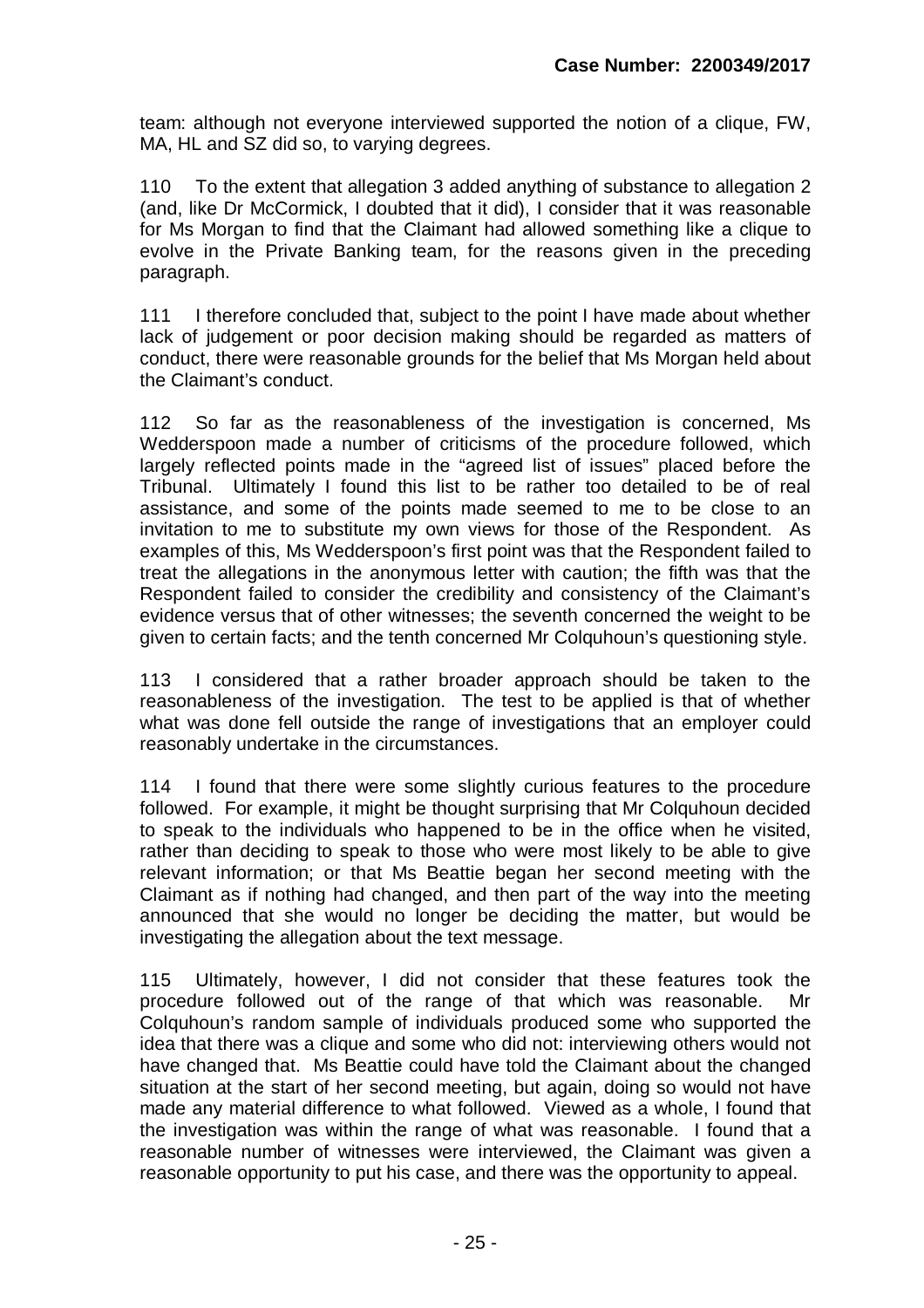116 There remains the question whether dismissal was within the range of reasonable responses. I have again reminded myself that the test is whether no reasonable employer, acting reasonably, could have dismissed the Claimant in the circumstances; and that I must be careful not to substitute any view of my own for that of the Respondent, if the latter was acting reasonably. It is quite possible for situations to arise where one employer would (reasonably) decide to dismiss the employee and another would (reasonably) decide not to do so.

117 It seemed to me that the essential point about the view that the Respondent took about the Dirty Martini's incident was that expressed by Ms Morgan in her oral evidence in terms that the Claimant should have asked himself why Z was telling him about the matter, and that this should have led him to investigate what had happened. That said, I consider that any reasonable employer would recognise the following in relation to this incident:

- 117.1 The Claimant had not been present at the bar and was not in any way implicated in what occurred.
- 117.2 What to do when told about the incident was a matter of judgement, and not an easy question to answer. Different people might legitimately take different approaches. At the time that the Claimant took this judgement, there had been no complaint from anyone, including of course N. The first complaint was the anonymous one to Mr Colquhoun.
- 117.3 It was not the case that the Claimant did nothing at all. He spoke to S (who was Z's direct line manager) and effectively asked him to monitor the situation, in case it "grew arms and legs". When C spoke to him about the incident, he asked S to speak to Z again. S did so, and reported back that he had again been assured that nothing had happened in the lavatory.

118 I also consider that the reasonable employer would have in mind the sanctions applied to the others involved when considering how to deal with the Claimant's case. N and C were both dismissed. In the former's case, apart from the incident at Dirty Martini's and other occasions involving Z, there were found proved allegations of engaging with C in obscene communications via instant messages, and of breaching the confidentiality of Mr Colquhoun's investigation. In C's case, the findings concerned the obscene communications with N. Their cases were therefore somewhat different to the Claimant's.

119 The finding against Z was that he had behaved inappropriately with N at Dirty Martini's and on 3 other occasions. He was given a final written warning. Four allegations were found against S. One was failing to act in respect of the conduct of Z and N at Dirty Martini's and on one previous occasion. The second was colluding with Z over what to tell the Claimant about the incident; the third was breaching the confidentiality of Mr Colquhoun's investigation; and the fourth was using offensive and derogatory language in instant messages. The sanctions in S's case were a final written warning coupled with demotion.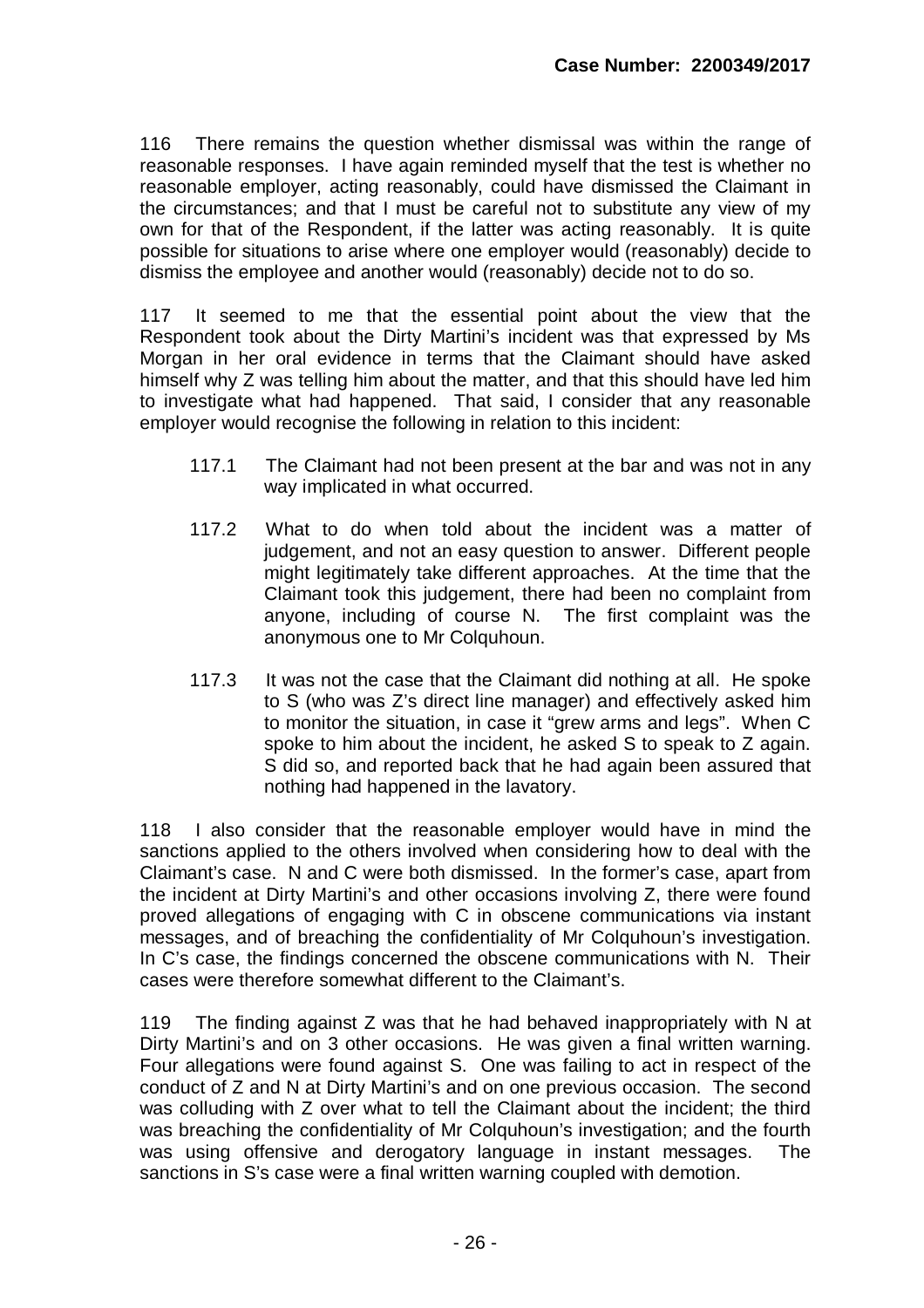120 It is not necessary to make a line-by-line comparison of the cases of the Claimant, Z and S, nor would one expect the reasonable employer to do so. However, I find that no reasonable employer could regard the Claimant as more culpable than either Z or S as regards the Dirty Martini's incident. It might be said that the more senior a manager is, the more responsibility they take for ensuring that employees behave appropriately. Nonetheless, I consider that no reasonable employer could take the view that the Claimant's seniority meant that his failure to investigate precisely what Z (and/or N) did was more blameworthy than Z's conduct in actually doing what he did, or S's conduct in not only failing to act on the incident, but also colluding with Z and breaching confidentiality.

121 There were also the findings in the Claimant's case that he had allowed a segregated working environment to arise, and in relation to the text message to HL. As indicated earlier in these reasons, there was room for debate as to whether the former added anything of substance to the findings in relation to the Dirty Martini's incident, which Ms Morgan concluded merited a final written warning, were it to stand alone. The findings regarding the text message added a further element of misconduct by the Claimant.

122 Ultimately, I have concluded that dismissal was not within the range of reasonable responses, and that the reasonable employer would have found that the following features of the case meant that the sanction was not open to them in the circumstances:

- 122.1 The Claimant's decision about how to respond to the Dirty Martini's incident was essentially a matter of judgement.
- 122.2 The Claimant did not send the text to HL intentionally.
- 122.3 Z had not been dismissed, although he was responsible for what happened at Dirty Martini's.
- 122.4 S had not been dismissed, although he also had not acted in respect of the incident, had in fact gone beyond a failure to act, and had committed other misconduct.
- 122.5 The Claimant had no previous disciplinary record.
- 123 The complaint of unfair dismissal therefore succeeds.

124 I next considered whether there should be any reduction in the basic or compensatory awards by reason of the Claimant's conduct, reminding myself of the provisions of sections 122(2) and 123(6) of the Employment Rights Act 1996. This is a different exercise from that of assessing the reasonableness of the conclusions reached by the Respondent. I have to make my own assessment of the Claimant's conduct.

125 Based on the evidence that I have set out at length above, I concluded that the Claimant had contributed to his dismissal by his own conduct in allowing